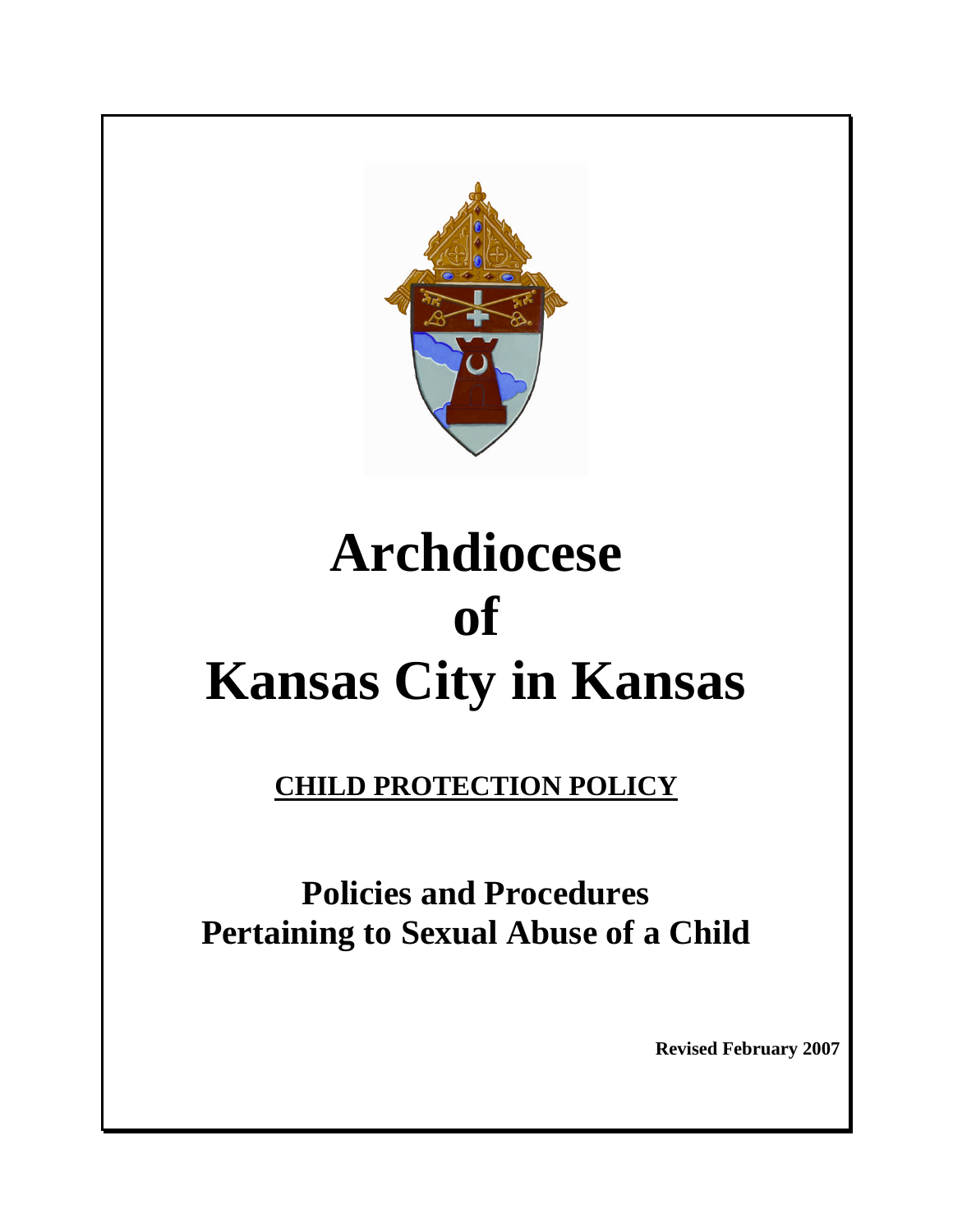# **Table of Contents**

|                                                                                                                                  | page 3 |  |  |  |  |
|----------------------------------------------------------------------------------------------------------------------------------|--------|--|--|--|--|
|                                                                                                                                  | page 3 |  |  |  |  |
| 3. Procedures for Implementing Child Protection Policies Pertaining to Sexual                                                    | page 4 |  |  |  |  |
|                                                                                                                                  | page 4 |  |  |  |  |
|                                                                                                                                  | page 6 |  |  |  |  |
|                                                                                                                                  | page 6 |  |  |  |  |
|                                                                                                                                  | page 7 |  |  |  |  |
| 3.5 Archdiocesan Response to Allegations of Sexual Abuse of a Child                                                              | page 9 |  |  |  |  |
| 3.6 Archdiocesan Response if Allegations of Sexual Abuse of a Child are                                                          | page13 |  |  |  |  |
| 3.7 Archdiocesan Response if Sexual Abuse of a Child or Other Improper Conduct                                                   | page13 |  |  |  |  |
|                                                                                                                                  | page14 |  |  |  |  |
|                                                                                                                                  | page14 |  |  |  |  |
|                                                                                                                                  | page15 |  |  |  |  |
| Appendix B: Volunteer Code of Conduct / Information Sheet & Questionnaire<br>for Persons Working with or around Children**       | page18 |  |  |  |  |
|                                                                                                                                  |        |  |  |  |  |
|                                                                                                                                  |        |  |  |  |  |
|                                                                                                                                  | page23 |  |  |  |  |
| ** Forms requiring a signature to be kept on file in the parish or institution where the individual is employed or volunteering. |        |  |  |  |  |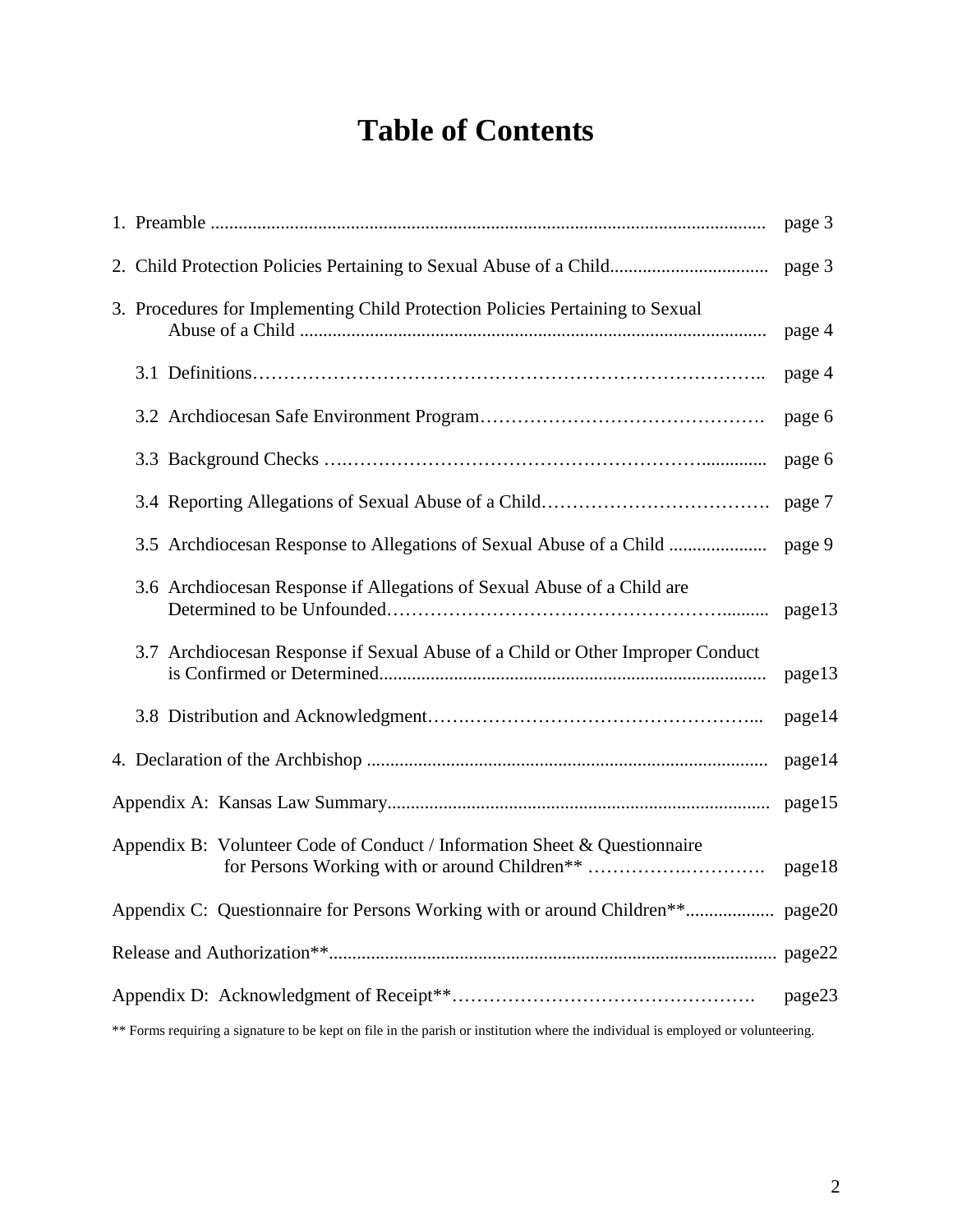#### **THE ROMAN CATHOLIC ARCHDIOCESE OF KANSAS CITY IN KANSAS**

#### **CHILD PROTECTION POLICIES AND PROCEDURES PERTAINING TO SEXUAL ABUSE OF A CHILD**

## **1. Preamble**

1.1. Children are a most precious gift from God the Father. As Church, we strive with families, friends and societal institutions, to secure a healthy environment designed to nurture our young people and to assist them in developing to their fullest potential as people of faith and as productive citizens. Any conduct that interferes with this mission must be confronted, discouraged and eliminated.

1.2. The Church is painfully aware of instances of sexual abuse of minors by priests, deacons and church employees and volunteers. The Archdiocesan Church of Kansas City in Kansas pledges its continued efforts to work with all to promote the safety and dignity of our children and youth.

1.3. As part of its commitment to this pledge, the Archdiocese has adopted these Child Protection Policies and Procedures Pertaining to Sexual Abuse of a Child ("policies and procedures") to be observed by all who serve within the Archdiocese.

### **2. Child Protection Policies Pertaining to Sexual Abuse of a Child**

2.1. Sexual abuse of children is contrary to Christian morality, Catholic Doctrine, Canon Law, the ethics of Church ministry, the mission of the Church, and is a serious offense to the dignity of the human person as created by God. It is sinful and criminal. These policies and procedures are established to prevent sexual abuse of children by Church personnel and to guide the Church's response when allegations of sexual abuse of a child are received. All Church personnel are required to uphold the highest standards of behavior and to comply with these policies.

2.2. In all cases of alleged sexual abuse of a child, the primary concerns of the Archdiocese will be the alleged victim's safety and well-being and the legitimate rights of the accused. Whether the alleged abuse occurred recently or many years in the past, the Church will respond pastorally to victims and their families out of concern for their spiritual and emotional well-being. To assist healing and reconciliation, the Church may offer counseling, spiritual assistance or other social services to the victims and their families.

2.3. The Archdiocese acknowledges that sexual abuse of a child is a crime as well as a social evil and a grave sin. The Church strongly supports the state in its efforts to deal with this social and moral evil. Accordingly, the Archdiocese intends to comply with all civil laws. All Church personnel are required to follow all applicable federal and state laws pertaining to actual or suspected sexual abuse of a child. The Archdiocese will cooperate with public authorities about reporting cases even when the alleged victim is no longer a minor.

2.4. Whenever a report alleging sexual abuse of a child (regardless whether the alleged victim is a minor or an adult at the time of reporting) has been received by the Safe Environment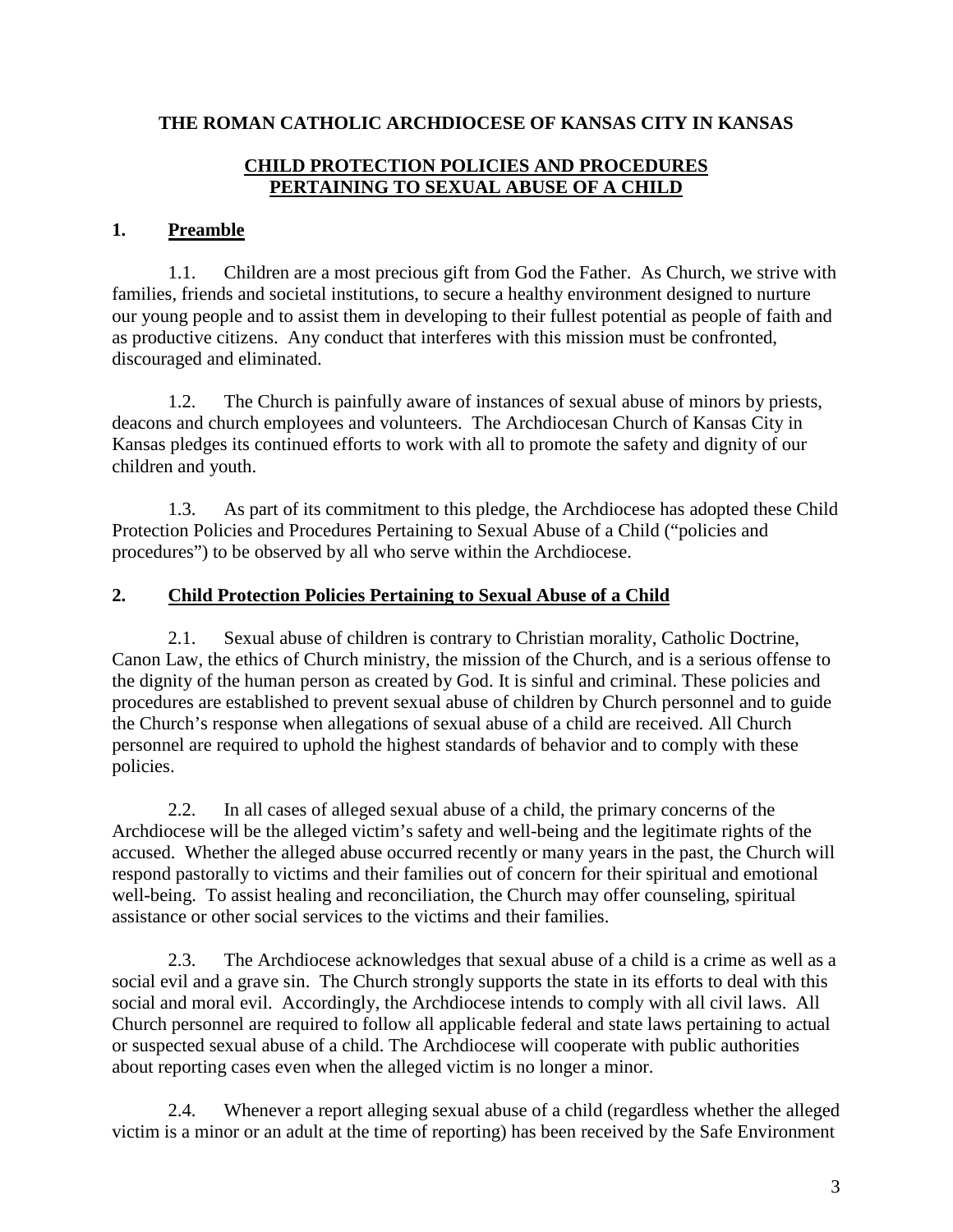Coordinator, the procedures outlined in this document shall be invoked and followed as appropriate.

2.5. Recognizing that affected parishes and entities may be impacted by allegations of sexual abuse of a child, the Archdiocese may offer assistance as may be appropriate.

2.6. Recognizing that all are God's children, the Church shall demonstrate its deep pastoral concern for the accused and the offender as may be appropriate. During an investigation into an allegation of sexual abuse of a child, the accused will be presumed innocent.

2.7. The successful implementation of these policies and procedures requires an astute vigilance by all (especially priests, school principals, administrators, and directors of ministries and services) for possible instances of potential and actual sexual abuse of children. The Archdiocese shall not retaliate and/or discriminate against any person who makes a good faith report of sexual abuse of a child.

2.8. To protect the reputation and good name of both the alleged victim and accused, all investigations and other actions taken pursuant to these policies and procedures shall be conducted with sensitivity to the privacy of all involved.

# **3. Procedures for Implementing Child Protection Policies Pertaining to Sexual Abuse of a Child**

# **3.1. Definitions. The following definitions apply to these policies and procedures:**

3.1.1. *Archbishop* means the Archbishop of the Roman Catholic Archdiocese of Kansas City in Kansas, or the person who is serving as the administrator of the Archdiocese in the interim between the death, transfer or removal of such archbishop and the installation of his successor, or during the period an archbishop is unable to perform his duties because of absence or physical or mental disability.

3.1.2. *Archdiocese* means The Roman Catholic Archdiocese of Kansas City in Kansas, a non-profit corporation, all Chancery operations of the Roman Catholic Archdiocese of Kansas City in Kansas, all parishes within the Archdiocese, all Archdiocesan schools and all affiliated, but separately incorporated or organized entities.

3.1.3 *Child, Minor* and *Youth* mean any person less than 18 years of age at the time of the alleged sexual abuse.

3.1.4. *Cleric*, as defined by Canon law, means a bishop, priest or deacon.

3.1.5. *Essential Norms* means the norms for dealing with allegations of sexual abuse of minors by diocesan and religious priests or deacons, which are complementary to the universal law of the Church and must be interpreted in accordance with Church law.

3.1.6. *Independent Review Board* is an independent body of at least five and no more than nine persons of outstanding integrity and good judgment, who are in full communion with the Church, and who are appointed by the Archbishop to consult and to review with him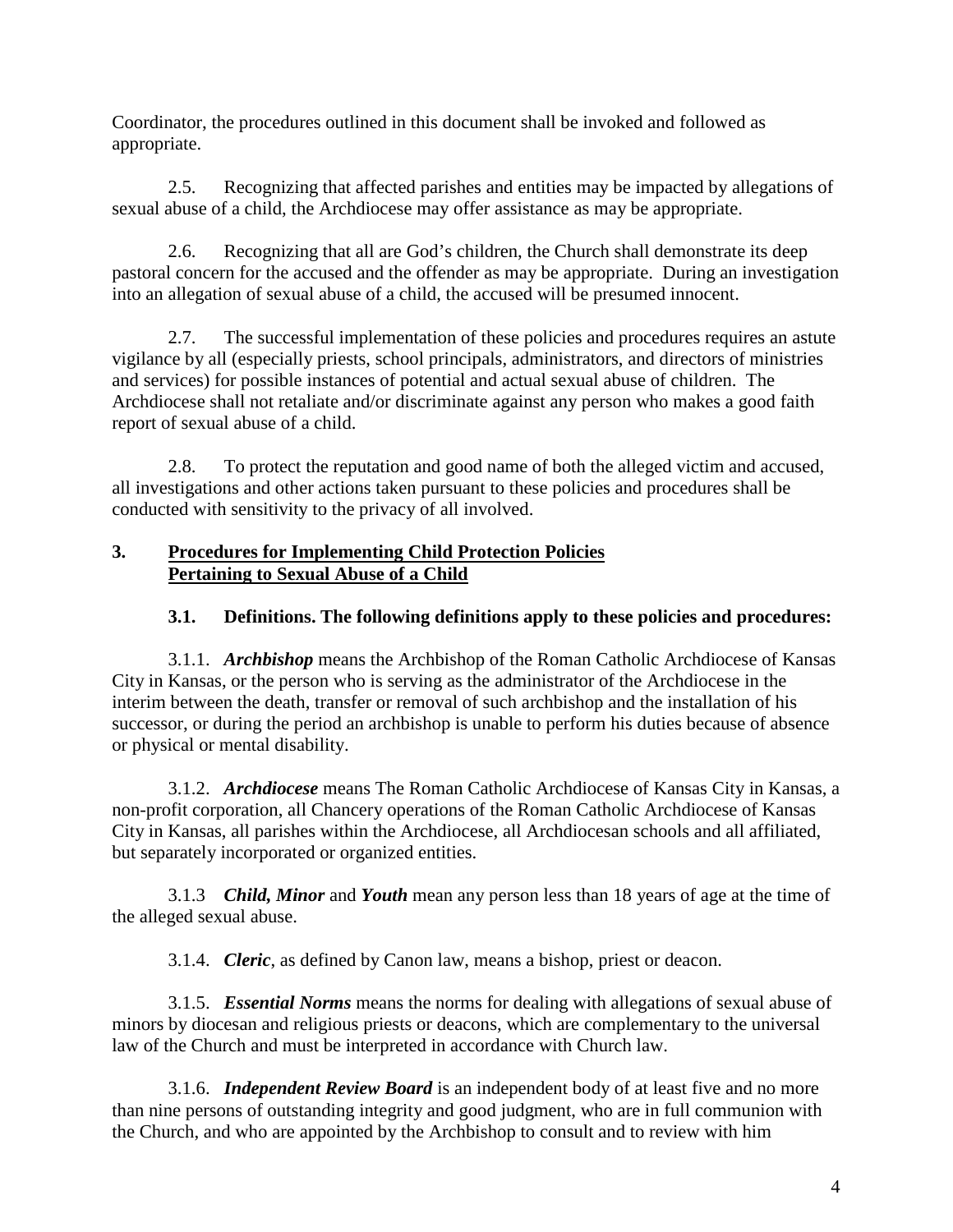Archdiocesan policies and procedures involving sexual abuse of children and to undertake independent reviews of allegations of sexual abuse of children. One member shall be a priest who is an experienced and respected pastor of the Archdiocese and one member shall be a person who should have particular expertise in the treatment of the sexual abuse of minors. The majority of members shall be lay persons who are not employed by the Archdiocese. The Chair of the Board shall be appointed by the Archbishop. Members shall serve for a term of five years and maybe reappointed for additional terms.

3.1.7. *Occasional volunteers* are any volunteers who participate in activities on an isolated or irregular basis that would not ordinarily cause or require them to be alone with a child, such as chaperons for non-overnight events, room parents, or similar volunteers.

3.1.8. *Personnel* includes all those in the Archdiocese who are a) priests, religious, deacons, retired priests and retired deacons performing ministry in the Archdiocese who have been granted faculties by the Archbishop; b) Archdiocesan seminarians; c) school presidents, principals, administrators, teachers and staff; d) consultants for ministries and services; e) lay employees; f) lay volunteers who participate in environments and activities that may include children; g) priests and religious residing in the Archdiocese with the permission of the Archbishop.

3.1.9. *Promoter of Justice* is an appointee of the Archbishop who may be requested to participate in proceedings before the Independent Review Board involving a particular cleric as contemplated by the Essential Norms.

3.1.10. *Response Coordinator* means the person appointed by the Archbishop to initiate the response to allegations of sexual abuse of a child received by the Safe Environment Coordinator.

3.1.11. *Safe Environment Coordinator* means the person appointed by the Archbishop to receive reports of sexual misconduct by personnel, to coordinate and manage the response of the Archdiocese to such reports and to maintain records compiled pursuant to this policy.

3.1.12. *Sexual Abuse of a child, minor or youth* means any sexual act to or with a child, or other sexual exploitation of a child or other behavior by which an adult uses a minor as an object of sexual gratification. For purposes of this policy, the term "*sexual abuse"* is not necessarily limited to the definitions of sexual abuse under civil or criminal law.

3.1.13. *SRS or Social and Rehabilitation Services* means the State of Kansas agency that receives and investigates allegations of sexual abuse of a child, minor or youth and other allegations of abuse of a child.

3.1.14. *Vicar General for Priests* means the priest appointed by the Archbishop and holding office as vicar for priests in accordance with Canon Law.

3.1.15. *Victim Assistance Coordinator* means the person appointed by the Archbishop to assist persons, who allege that as minors they were sexually abused by personnel, make their claims known to the proper Archdiocesan authorities.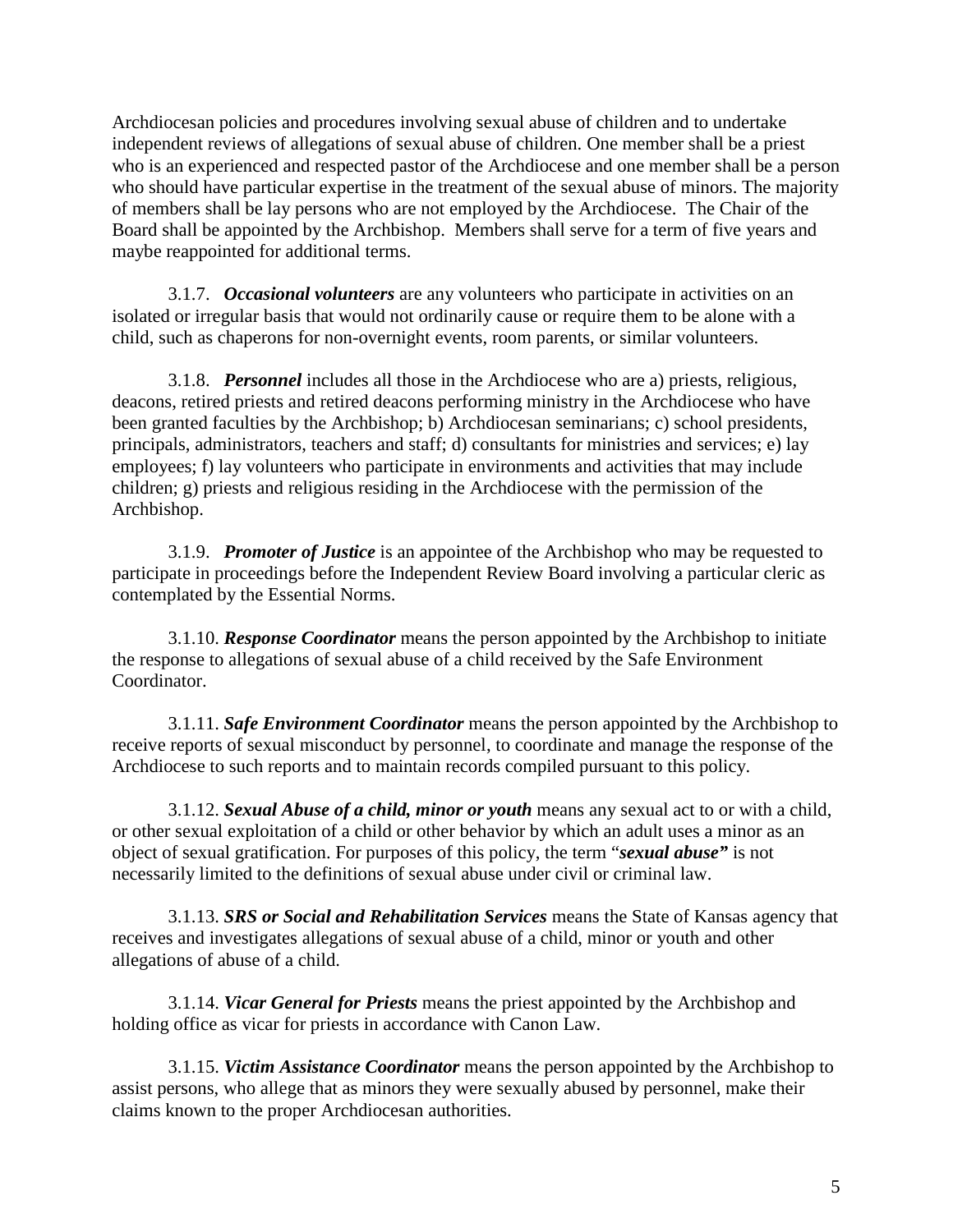#### **3.2. Archdiocesan Safe Environment Program**

3.2.1 All personnel shall participate in the Archdiocesan Safe Environment program. This program shall explain child abuse, including sexual abuse of a child, and how to prevent, detect and respond to child abuse.

3.2.2 Special age-appropriate training will be provided for children in parish schools and religious education programs pertinent to their personal safety.

3.2.3 Parent training, including formal presentations, independent reading material, videos and other methods, shall be offered in all parishes and through the Archdiocesan website, concerning child abuse, including sexual abuse of a child.

# **3.3. Background Checks**

3.3.1. Background investigations, including reference checks, of personnel who have regular contact with minors shall be conducted. Those subject to background checks must execute the *Release and Authorization* attached as part of Appendix C. These investigations will be conducted through a service approved by the Archdiocese and will include criminal history checks.

3.3.2. Occasional volunteers are not required to complete the *Confidential Questionnaire for All Persons Working With or Around Children* attached as Appendix C, if they complete the *Volunteer Code of Conduct/Information Sheet & Questionnaire* found at Appendix B. They are required to attend training through the Safe Environment Program.

3.3.3 The following positions within the Archdiocese, except as otherwise provided, shall require completion of the *Confidential Questionnaire for All Persons Working With or Around Children* and *Release and Authorization* attached as Appendix C:

- a) all clerics, seminarians, religious and employees of Catholic schools;
- b) all religious education teachers and volunteers;
- c) all youth ministers and volunteers;
- d) all who work with or around children.

3.3.4. The diocesan bishop of any diocesan cleric wishing to serve in the Archdiocese must provide a confidential report to the Archbishop disclosing all known information concerning any sexual abuse of a child involving the cleric and/or any other information that indicates the cleric has been or may be a danger to children and youth. In the event the cleric is permitted to serve in the Archdiocese, the sending bishop must agree to notify the Archbishop in a timely manner of any such information that becomes available to the bishop after the cleric has been assigned in the Archdiocese. If an offending diocesan priest is sent solely to reside in and not serve in the Archdiocese, the Archbishop must be satisfied that the appropriate safeguards are in place for the protection of children and youth.

3.3.5. The major superiors of all religious clerics, men and women wishing to serve and/or reside in the Archdiocese must provide a confidential report to the Archbishop, consistent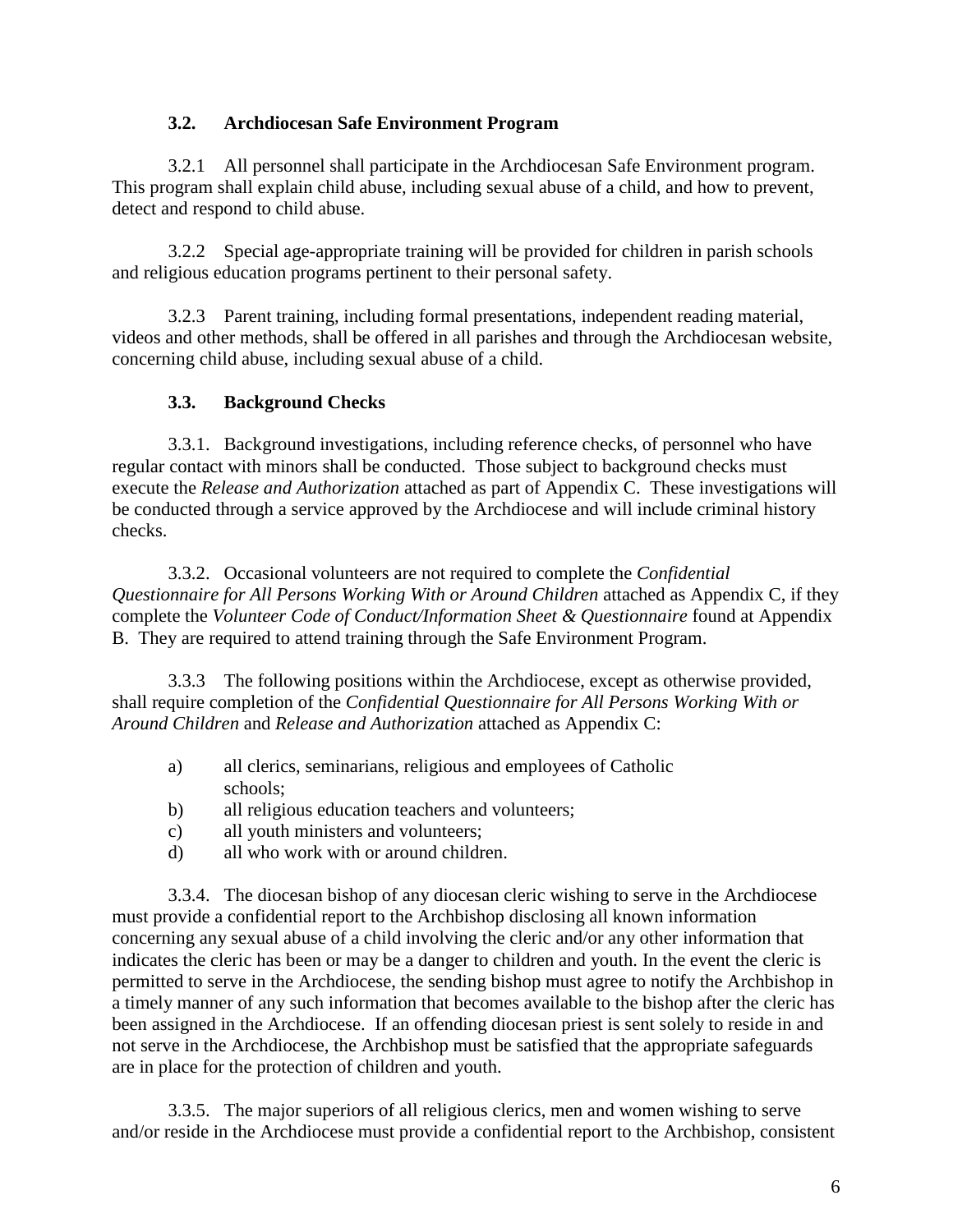with canon and civil law, concerning any sexual abuse of a child involving the religious and/or any other information that indicates the religious has been or may be a danger to children and youth. In the event the religious is permitted to serve in the Archdiocese, his/her superior must agree to notify the Archbishop in a timely manner of any such information that becomes available to the superior after the religious has been assigned in the Archdiocese. If an offending religious is sent solely to reside in and not serve in the Archdiocese, the Archbishop must be satisfied that appropriate safeguards are in place for the protection of children and youth.

3.3.6. The Archdiocese from time to time sponsors programs conducted by other entities and jointly participates with other dioceses in various programs. The sponsoring entity of the Archdiocese shall take reasonable measures to determine that non-Archdiocesan personnel involved in such programs have been screened by the other entities and dioceses or shall require that safeguards be taken to help discourage and prevent sexual abuse of a child.

#### **3.4 Reporting Allegations of Sexual Abuse of a Child**

3.4.1. General Reporting Requirements for Allegations of Sexual Abuse of a Child, Youth or Minor. Allegations of sexual abuse of a child are subject to both internal and external reporting requirements in accordance with civil and canon law and these policies and procedures.

- 3.4.1.1. **Internal reporting** provides notice to the Safe Environment Coordinator of suspected instances of sexual abuse of a child and permits the Archdiocese to investigate and, as appropriate, apply corrective measures. Internal reports may be received from personnel or from alleged victims and their families.
- 3.4.1.2. **External reporting** provides notice to civil law enforcement and/or SRS of suspected instances of sexual abuse of a child. **All personnel mandated to report suspected instances of sexual abuse of a child must follow the law in reporting such sexual abuse, except for information obtained by a priest under the unbreakable Seal of the Sacrament of Reconciliation.**
- 3.4.2. External Reports
- 3.4.2.1. All Personnel who are mandated reporters, except as noted above in Section 3.4.1.2., must report allegations of sexual abuse of a child when required by Kansas child abuse reporting laws. An internal report does not relieve an individual from reporting sexual abuse of a child if required by Kansas law. **See Kansas Law Summary, Appendix A**. Generally, Kansas law requires certain persons and permits others to report if "there is reason to suspect a child has been injured as the result of...sexual abuse." "Reason to suspect" is not defined in the statute. "Reason to suspect" abuse includes possessing information that would make a reasonable and prudent person believe the child had been sexually abused. Stated another way, there is credible evidence or information that sexual abuse has occurred.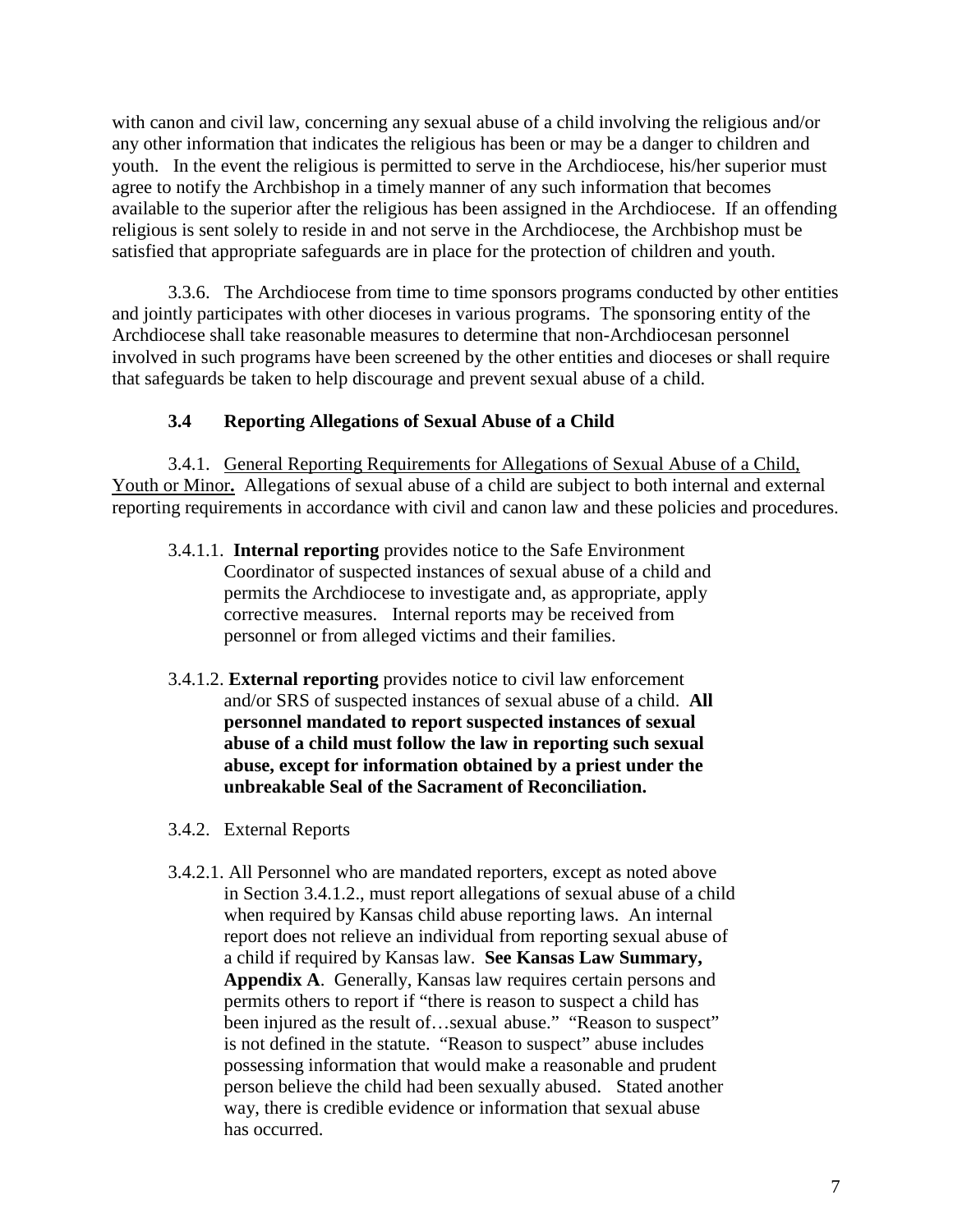- 3.4.2.2. All Personnel who are not mandated reporters may report allegations of sexual abuse of a child directly to SRS or local law enforcement authorities, and must inform his/her supervisor and/or the Safe Environment Coordinator of the suspected abuse and whether or not such a report has been made.
- 3.4.2.3. Suspected sexual abuse of a child should be reported promptly to SRS or local law enforcement agencies in the county in which the child resides. The Kansas SRS Hotline Number for making such reports is 1-800-922-5330.
- 3.4.2.4. **No liability arises from good faith reporting of sexual abuse of a child.** Under Kansas law, one who in good faith reports a known or suspected incident of sexual abuse of a child shall not be civilly or criminally liable for any report required by law, unless a false report was made and the reporter knew that the report was false, frivolous, malicious or was made with reckless disregard for the truth. **Note,** however, anyone who is required to report, and fails to do so, may face civil and criminal liability. In case of doubt, a report should be made to a local law enforcement agency or SRS may be consulted to discuss the situation "hypothetically." If one is advised to report, one must do so immediately.
- 3.4.2.5. False or unsubstantiated claims may result in penalties under canon law (CIC, c. 1390-1391), criminal laws, and civil laws for false accusations and slander against innocent individuals.
- 3.4.2.6. Victims and their families may report claims of sexual abuse of a child directly to SRS or their local law enforcement agency. They are also requested to report to the Safe Environment Coordinator.
- 3.4.2.7. The Archdiocese shall cooperate in the investigation of any report of sexual abuse of minors.
- 3.4.3 Internal Reports
- 3.4.3.1. Reports of sexual abuse of a child should be made promptly to the Safe Environment Coordinator. Any written reports involving sexual abuse of a child that are filed with a local SRS office or with local law enforcement authorities should be attached to the report to the Safe Environment Coordinator.
- 3.4.3.2 Upon receipt of a report, the Safe Environment Coordinator shall notify the Archbishop, the Archdiocesan attorney and the Response Coordinator, and provide them with copies of any available written reports.
- 3.4.4. Notification of Reporting Procedures. The Archdiocese shall post on its website,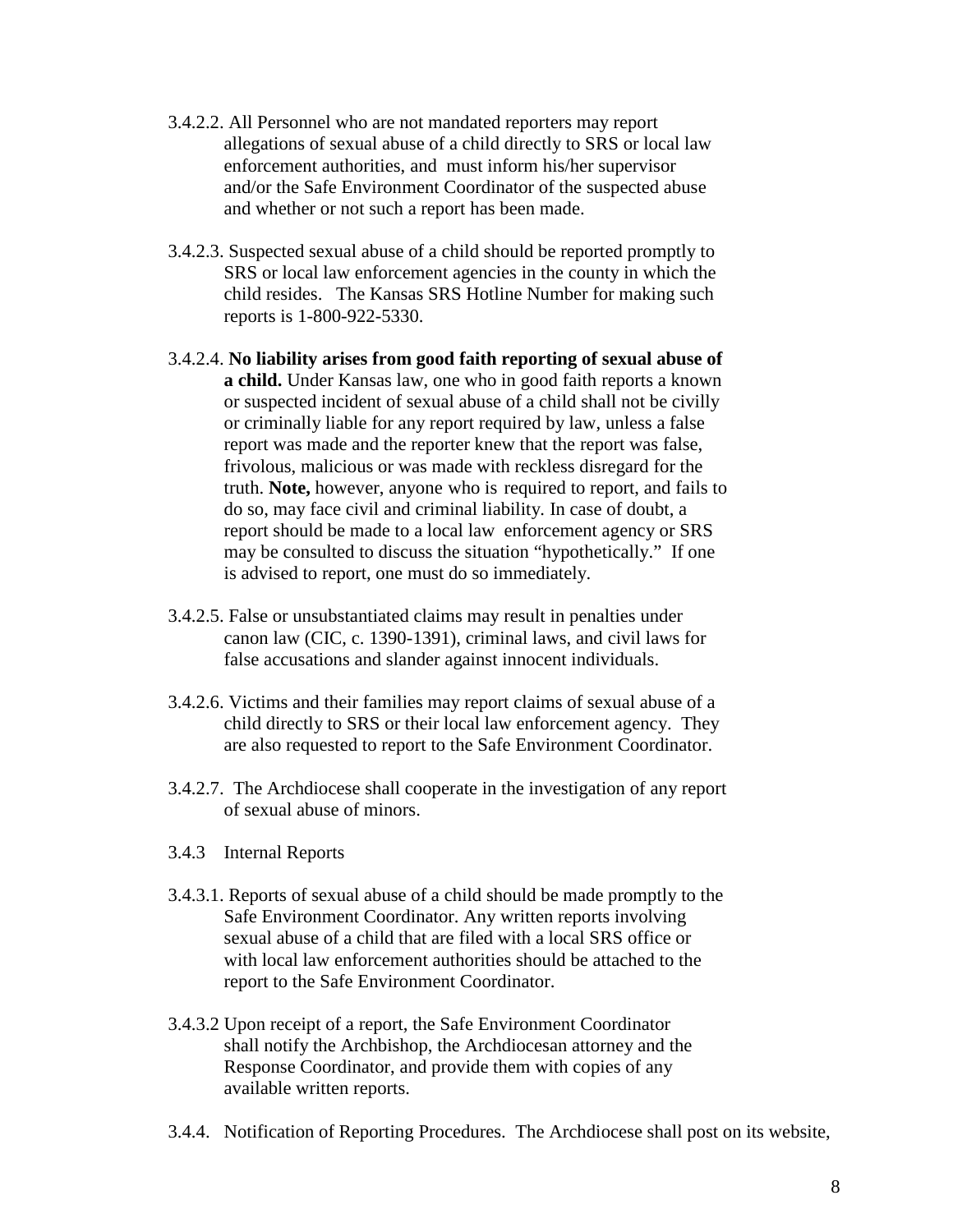print in *The Leaven* at least annually, and make available in printed form throughout the Archdiocese, procedures for bringing an allegation of sexual abuse of a child. Such information will be printed in the principal languages in which the liturgy is celebrated in the Archdiocese.

## **3.5. Archdiocesan Response to Allegations of Sexual Abuse of a Child**

3.5.1. When a report of suspected sexual abuse of a child is received by the Safe Environment Coordinator, the Archdiocese shall promptly respond to the victim, commence an investigation into the report and notify the accused party of the report as provided below.

- 3.5.1.1.For reports of suspected sexual abuse of a child against personnel other than clergy, the **Response Coordinator or his/her designee working under the direction and supervision of the Response Coordinator** shall:
	- a) consult with Archdiocesan legal counsel about the report;
	- b) contact the victim and convey the concern of the Church; explain the victim's right to contact law enforcement or SRS; obtain any additional information about the alleged abuse from the victim; and notify the victim that the **Victim Assistance Coordinator** will be contacting the victim;
	- c) notify the accused of the specific allegations reported and of available assistance (*e.g.,* psychological, canonical, legal and spiritual, which will be provided to members of religious orders by their order); further, inform the accused that his/her statements or admissions could possibly be used against him/her in any criminal or civil proceedings and that he/she may wish to consider his or her own legal and/or canonical counsel;
	- d) contact the Victim Assistance Coordinator;
	- e) notify the Chair of the Independent Review Board of the allegation;
	- f) work with the Archdiocesan attorney and other professionals to conduct a thorough investigation of the allegation.
	- g) report to SRS or local law enforcement authorities unless a report has already been made.
- 3.5.1.2. The **Vicar General for Priests** or another priest designated by the Archbishop shall fulfill the duties of Response Coordinator outlined above in all cases alleging sexual abuse of a child made against a cleric and, in addition, shall notify the religious superiors of any accusations made against their members residing or ministering in the Archdiocese.
	- 3.5.1.2.1. In the spirit of charity, a religious order shall be invited to participate in and to cooperate with any investigation of one of its members and any other response under these policies as appropriate.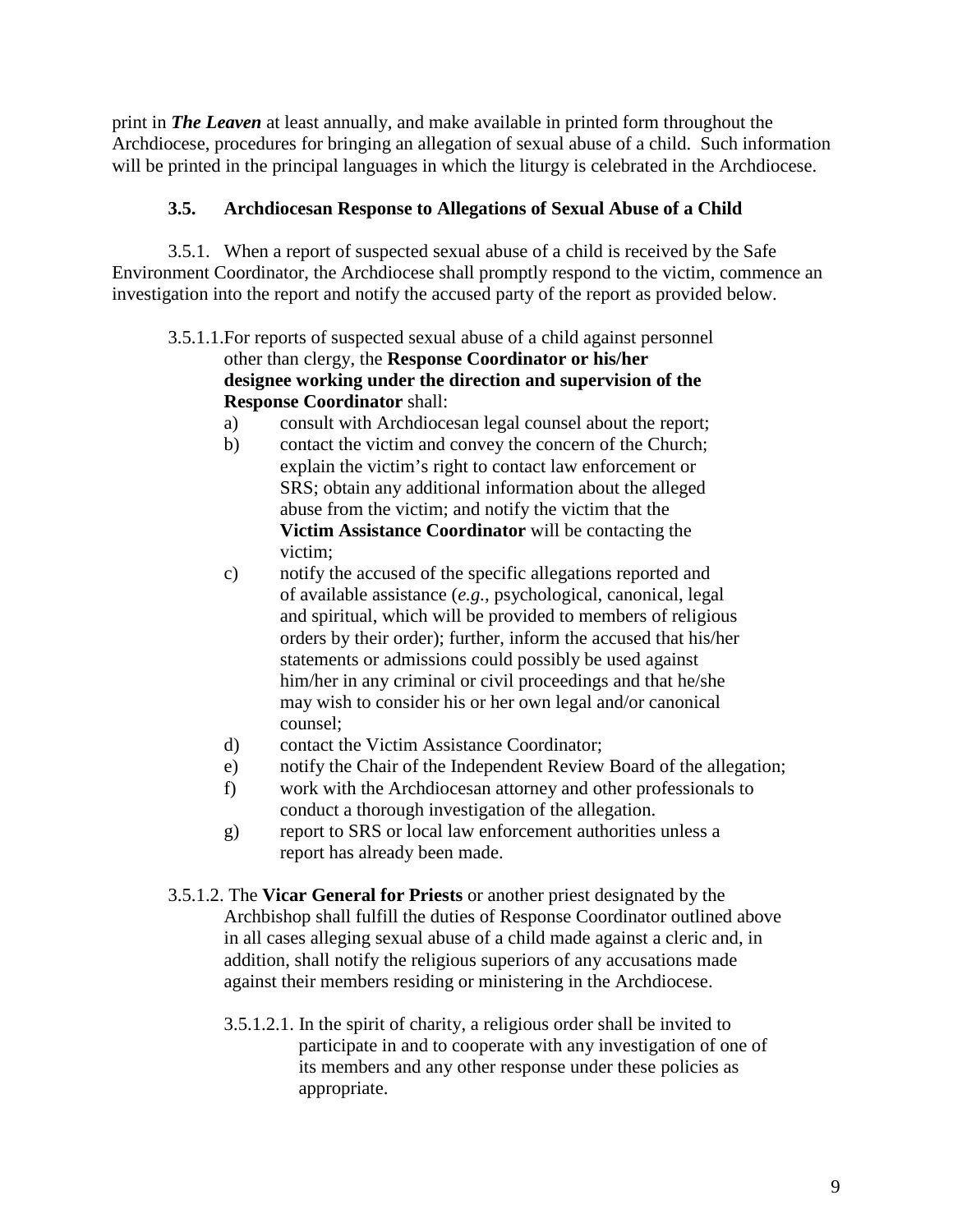- 3.5.1.2.2. If an accusation against a member of a religious order is based upon behavior that occurred when the accused was **not** residing or ministering in the Archdiocese, the religious order shall be responsible for investigating and responding to the accusation. In such cases, the Archdiocese may also respond as appropriate.
- 3.5.1.2.3. The religious order with the assistance of the Archdiocese when appropriate shall attend to the spiritual, psychological and physical well-being of an accused member during the investigation of any accusation against the member, even if the alleged behavior occurred within the Archdiocese.
- 3.5.1.3. Upon receiving a report of suspected sexual abuse of a child, the **Victim Assistance Coordinator,** assisted by other Archdiocesan personnel as may be appropriate, shall contact the child and his/her family and
	- a) make clear the deep Christian concern of the Church;
	- b) assure them that the report will be investigated promptly, that the Archdiocese will make a sincere effort to determine the truth and will deal appropriately with the accused;
	- c) state that they are not being requested to give up any legal rights against the accused or the Church; that sexual abuse is a crime and they may wish to pursue criminal proceedings without interference from the Archdiocese;
	- d) inform them whether a report has been made to SRS or law enforcement authorities;
	- e) offer them psychological and spiritual counseling or care at the expense of the Archdiocese for a period of time approved by the Archbishop or his designee and assist in making referrals to therapists or support groups;
	- f) advise them of the Archdiocese's general policy of confidentiality unless they choose to address the alleged abuse publicly, in which case the Archdiocese may, in the interests of justice and fairness, reveal information that might otherwise be held in confidence; and
	- g) offer to be present during any meetings between the alleged victim and other Archdiocesan representatives responding to the claim.
- 3.5.1.4.The Victim Assistance Coordinator shall treat the child and family with respect, maintain a professional relationship with the child and family for as long as appropriate and shall not serve as therapist, attorney or spiritual director for them.
- 3.5.1.5.The Victim Assistance Coordinator, in addition to assisting the child and family as noted above, shall: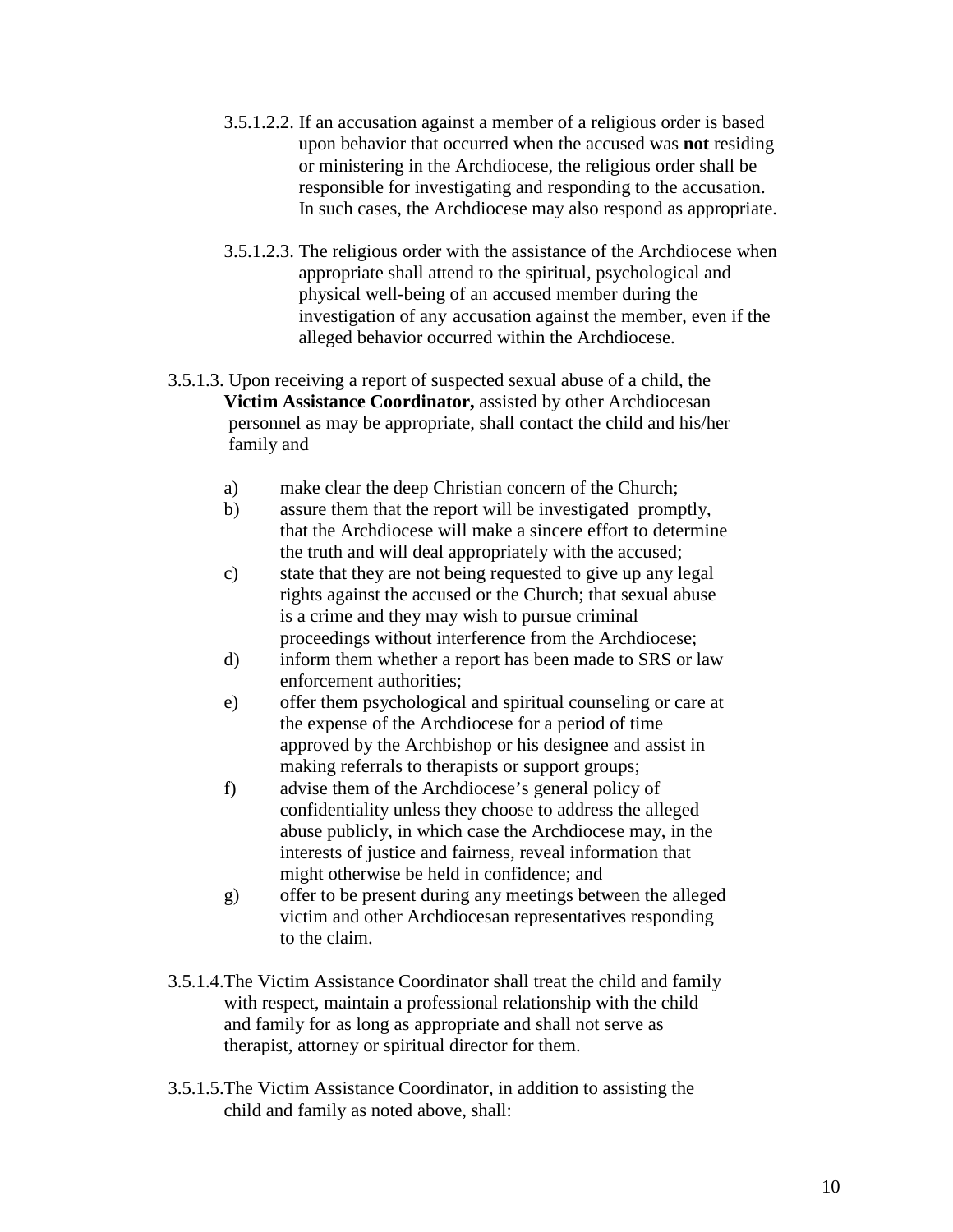- a) advise the Archbishop or his designee of the family's response to his/her actions and offer of counseling;
- b) submit recommendations to the Archbishop or his designee about the kinds of support that should be given the family;
- c) assess, after consultation with the Response Coordinator, any special needs of affected parishes or entities and recommend to the Archbishop any actions or programs to help promote healing and understanding within those communities; and
- d) perform other tasks that may be assigned by the Archbishop or his designee on a case by case basis.
- 3.5.1.6.If the Archbishop or his designee determines that it is in the best interests of the alleged victim, the accused and/or the Archdiocese, the Archbishop or his designee, during the pendency of the investigation
	- a) shall relieve, or request that the supervisor of the accused relieve, the accused of his or her responsibilities and place him or her on administrative leave pending the outcome of any investigation.
	- b) in the case of clerics, take any and all other actions within his executive power of governance within the parameters of the universal law of the Church and the Essential Norms approved for the United States.
	- 3.5.1.6.1 Taking the above action during the investigation of an accusation does not imply that the allegations against an accused are true.

3.5.2. Upon completion of the investigation the Response Coordinator or Vicar General, shall:

- a) prepare the Case File, which shall include the findings of the Response Coordinator or Vicar General along with all supporting documentation; a report from the Victim Assistance Coordinator, which describes all assistance provided to the child and family to date, and, in the case of an accused cleric, any evaluation report prepared by a professional consulted by the Archdiocese, except for the underlying health records; copies of any reports obtained from SRS, local law enforcement or other public agencies pertaining to the allegation;
- b) give copies of the Case File to the Independent Review Board and to the Archdiocesan attorney;
- c) inform the Safe Environment Coordinator that the Case File has been compiled and has been provided to the Independent Review Board and Archdiocesan Attorney.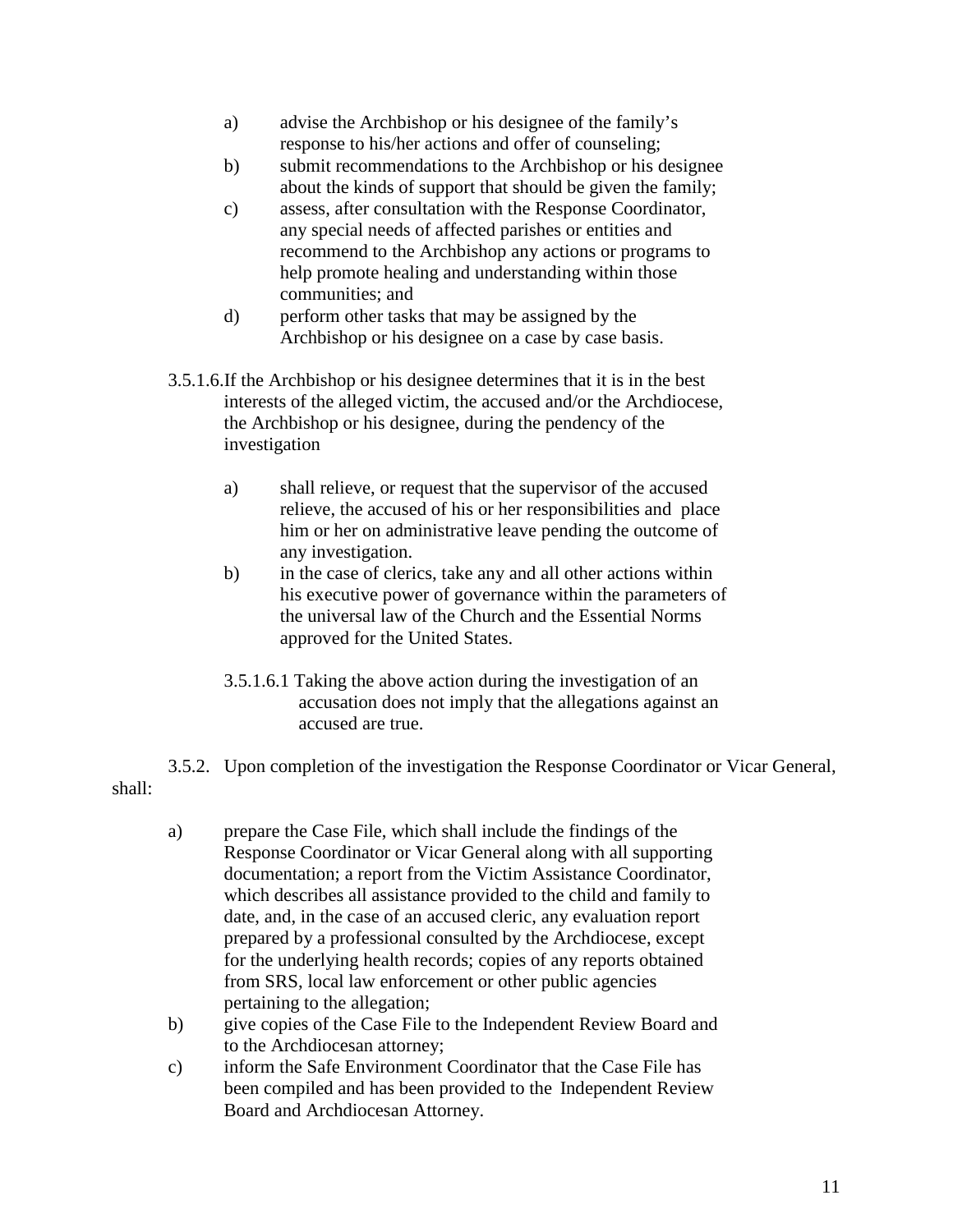3.5.3 Upon receipt of a case file alleging sexual abuse of a child, the Independent Review Board shall:

- a) review the case;
- b) if necessary, request that the Response Coordinator or Vicar General, as required by the case, and/or the Victim Assistance Coordinator, meet with the board to answer questions and/or obtain additional information for the board's consideration;
- c) invite the victim (the parents or guardians of the victim if the victim is a minor) and a representative of the victim to meet with the Board in private session;
- d) invite the accused and his or her representative to meet with the Board in private session;
- e) conduct its review in, and maintain at all times, strict confidence as set out in CIC, c. 1717 and 1719 and execute any non-disclosure agreement that may be required governing its deliberations and recommendations; and
- f) following completion of its review of the case, the Independent Review Board shall forward to the Archbishop, the Case File and the Board's findings and recommendations with respect to all aspects of the case, including when applicable, its recommendations concerning an accused cleric's suitability for ministry.

3.5.4. In addition to the foregoing, special procedures must be followed in accord with Canon Law and the Essential Norms whenever an allegation of sexual abuse of a child has been brought against a cleric.

- 3.5.4.1.The preliminary investigation must be conducted promptly and objectively in accordance with canon law [CIC, c. 1717].
- 3.5.4.2.During an investigation into an allegation of sexual abuse of a child by a cleric, the accused is presumed innocent and appropriate steps will be taken to protect his reputation.
- 3.5.4.3.The alleged offender may be requested to obtain an appropriate medical and psychological evaluation at a facility mutually agreeable to the Archdiocese and the accused, and to voluntarily comply with any recommendations of the evaluation.

3.5.5. At the conclusion of its review of any alleged case of sexual abuse of a child or at any other time, the Independent Review Board shall provide advice to the Archbishop concerning these Policies and Procedures as well as the Archdiocesan response to any claim of sexual abuse of a child, whether retrospectively or prospectively.

3.5.6. In cases involving clerics, it is desirable that the Promoter of Justice participate in meetings of the Independent Review Board.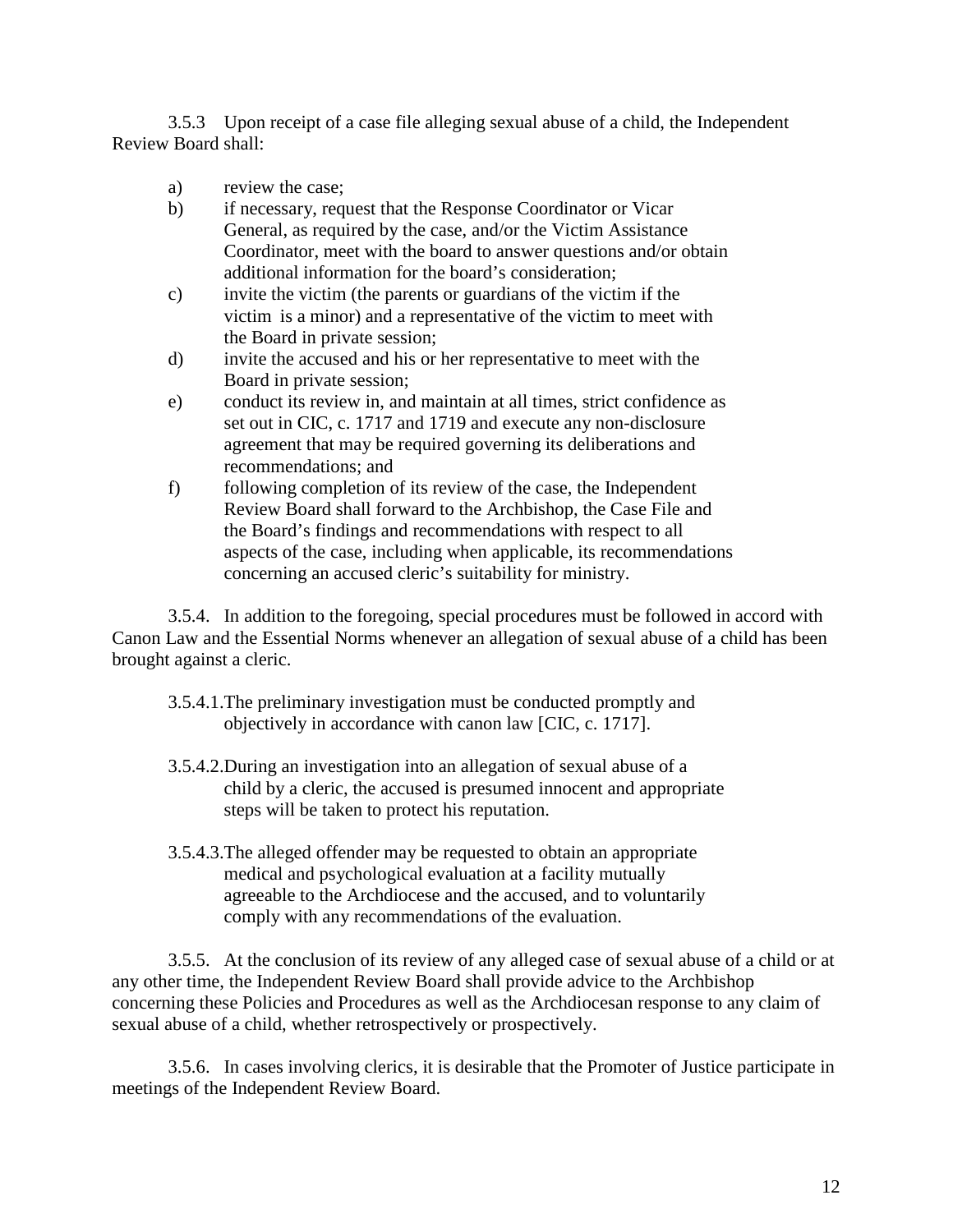3.5.7. The Archbishop shall give final approval or disapproval to any recommendation of the Independent Review Board.

3.5.8. After the Archbishop makes a final decision, the results of the investigation shall be given promptly to the victim and family and to the accused.

#### **3.6. Archdiocesan Response if Allegations of Sexual Abuse of a Child are Determined to be Unfounded**

3.6.1. If, after consultation with the Independent Review Board, the Archbishop concludes that there is no substance to an allegation of sexual abuse of a child, the case will be closed, the cleric will remain in or be restored to ministry, other personnel placed on leave will be restored to their positions and every effort will be made to restore their reputations, if damaged by the allegations.

3.6.2. As appropriate or necessary, there shall be a pastoral response to the church or entity where the abuse allegedly occurred, as well as the wider church and community.

#### **3.7. Archdiocesan Response if Sexual Abuse of a Child or Other Improper Conduct is Confirmed or Determined**

3.7.1. Any non-clergy personnel who admits to, does not contest, or is found guilty by a court of law of an incident of sexual abuse of a child, shall be dismissed immediately from employment or any position with the Archdiocese and permanently barred from holding employment or any position within the Archdiocese in the future.

3.7.2. When any cleric of the Archdiocese admits to, does not contest, or is found guilty by a court of law or is found by the Archbishop, after consultation with the Independent Review Board, to have committed an incident of sexual abuse of a child, the Archbishop shall apply the measures prescribed by canon law and the Essential Norms decreed by the United States Conference of Catholic Bishops, which have been granted recognition by the Holy See, for diocesan policies dealing with allegations of sexual abuse of children by diocesan and religious priests or deacons.

3.7.3. When a report of sexual abuse of a child is investigated in accordance with theses policies and procedures and no determination or confirmation of guilt has been made as provided in paragraphs 1 and 2 above, upon recommendation of the Independent Review Board, the Archdiocese may nonetheless take appropriate actions against an accused when his or her behavior, although not rising to the level of sexual abuse of a child, was improper and cause for concern.

3.7.4. The Archdiocese shall not enter into any settlement arising from an allegation of sexual abuse of a minor that binds the parties to confidentiality except at the request of the victim/family and the request is noted in the text of the settlement agreement.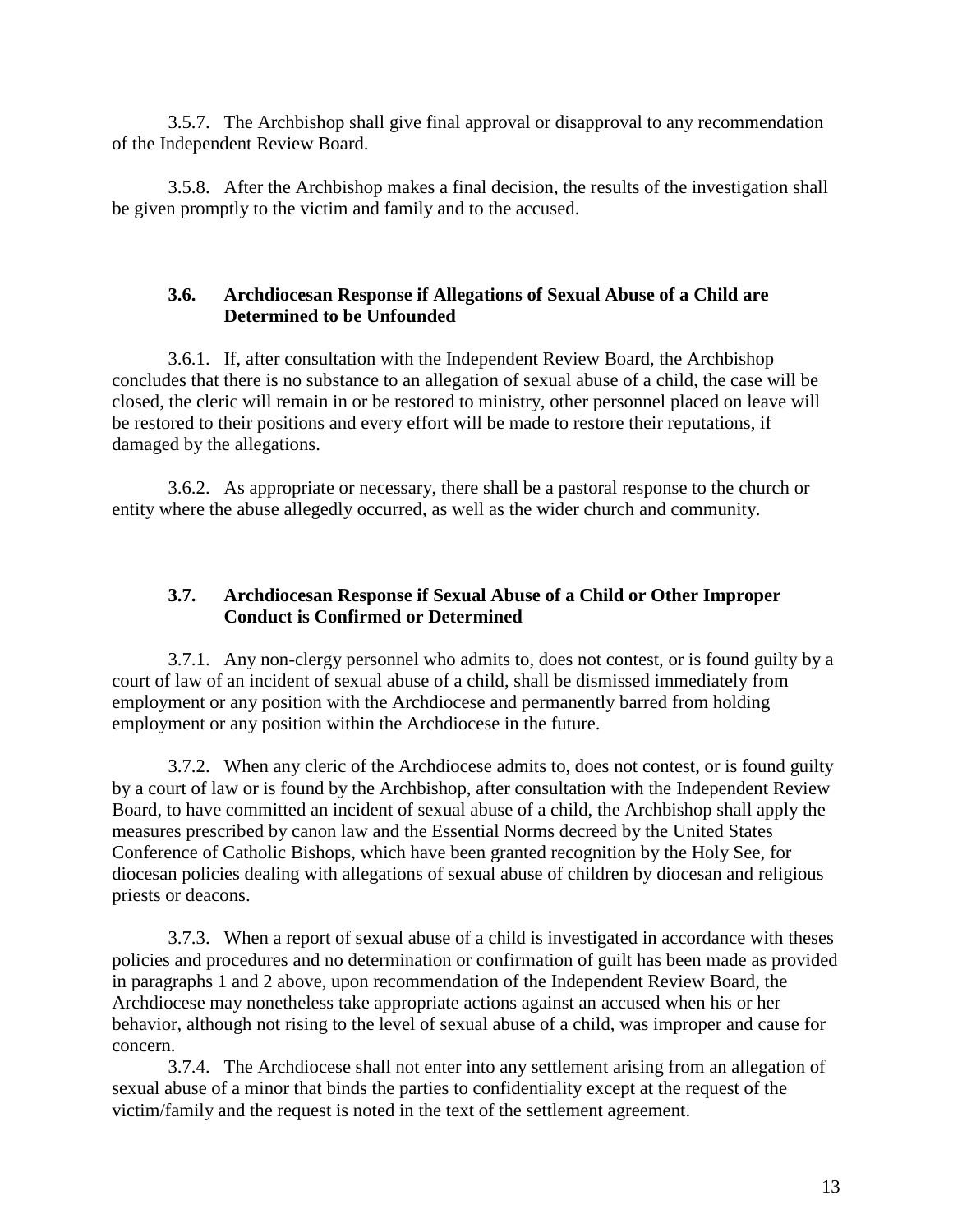#### **3.8. Distribution and Acknowledgment**

3.8.1 All personnel except occasional volunteers shall receive a copy of this document and shall execute the Acknowledgement of Receipt attached as Appendix D. Acknowledgments of employees will be maintained in their personnel files. Volunteer acknowledgments will be maintained in special volunteer files.

#### **4. Declaration of the Archbishop**

4.1. In addition to all rights and obligations conferred upon the Archbishop under these policies and procedures, the Archbishop, in consultation with the Independent Review Board, reserves the right in connection with any report of sexual abuse of a child to take additional or different measures to meet individual needs and circumstances, particularly when the tenets of the Catholic Church, prescriptions of civil or canon law or the greater good of all indicate or require action at variance with these policies and procedures. This discretion is to be exercised sparingly.

4.2. The Archbishop commits himself and this Archdiocese to review these Child Protection Policies and Procedures periodically or as necessary to ascertain and assure their effectiveness.

4.3. These Child Protection Policies and Procedures supersede all earlier versions and are adopted, as revised, by the Archbishop of the Roman Catholic Archdiocese of Kansas City in Kansas, this  $20<sup>th</sup>$  day of February, 2007.

Approved by the Archbishop,

ugll L. Hamme

Archbishop Joseph F. Naumann Archdiocese of Kansas City in Kansas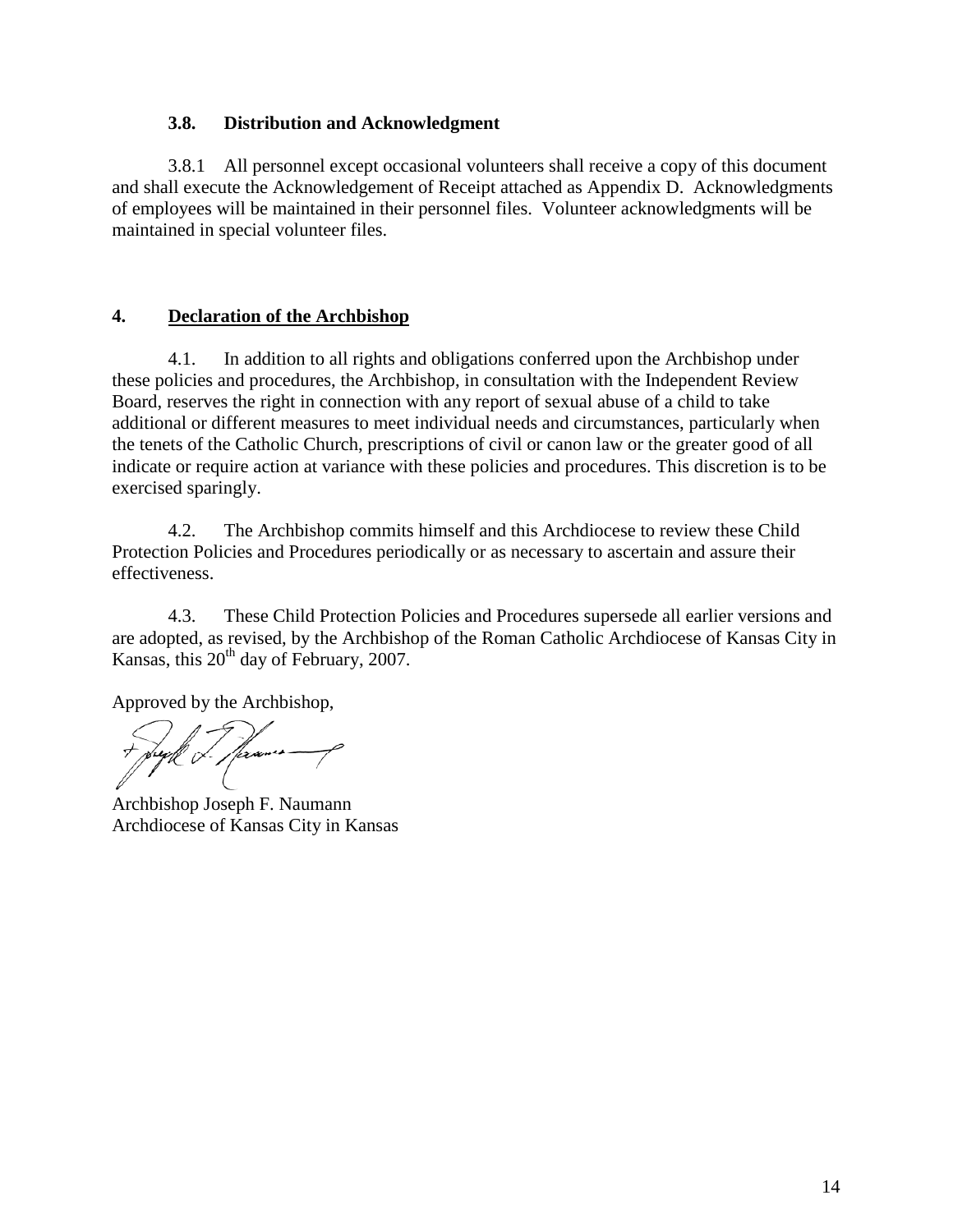#### **APPENDIX A**

#### **The Roman Catholic Archdiocese of Kansas City in Kansas Child Protection Policy**

#### **Kansas Law Summary Effective January 1, 2007**

#### *Important Note: This Kansas Law Summary is subject to change from time to time.*

The following summarizes the Kansas statutory provisions concerning reporting sexual abuse of a child referenced in the Archdiocesan Child Protection Policy.

- 1. Definitions (K.S.A. 38-2202)
	- 1.1 *Child* is a person under 18 years of age;
	- 1.2 *Harm* "means physical or psychological injury or damage."
	- 1.3 *Sexual abuse* is "contact or interaction with a child in which the child is being used for the sexual stimulation of the perpetrator, the child or another person" and includes "allowing, permitting or encouraging a child to engage in prostitution or to be photographed, filmed or depicted in pornographic material."
- 2. Reports of sexual abuse of a child
	- 2.1 Who must or may report sexual abuse of a child? (K.S.A. 38-2223(a))
		- 2.1.1 A mandated reporter who "has reason to suspect that a child has been harmed as a result of.…sexual abuse" must make a report "promptly."
			- 2.1.1.1 Persons providing medical care or treatment are mandated reporters: persons licensed to practice the healing arts, dentistry and optometry; those engaged in postgraduate training programs approved by the Kansas board of healing arts; licensed professional or practical nurses and chief administrative officers of medical care facilities.
			- 2.1.1.2 Persons holding state licenses to provide mental health services are mandated reporters: psychologists, masters level psychologists, clinical psychotherapists, social workers, marriage and family therapists, clinical marriage and family therapists, professional counselors, clinical professional counselors and registered alcohol and drug abuse counselors.
			- 2.1.1.3 School employees and child care providers are mandated reporters: teachers, school administrators or other school employees where the child is attending and persons licensed by SRS to provide child care services or their employees at the place where the child care services are provided to the child.
			- 2.1.1.4 Other mandated reporters include: firefighters, emergency medical services personnel, law enforcement officers,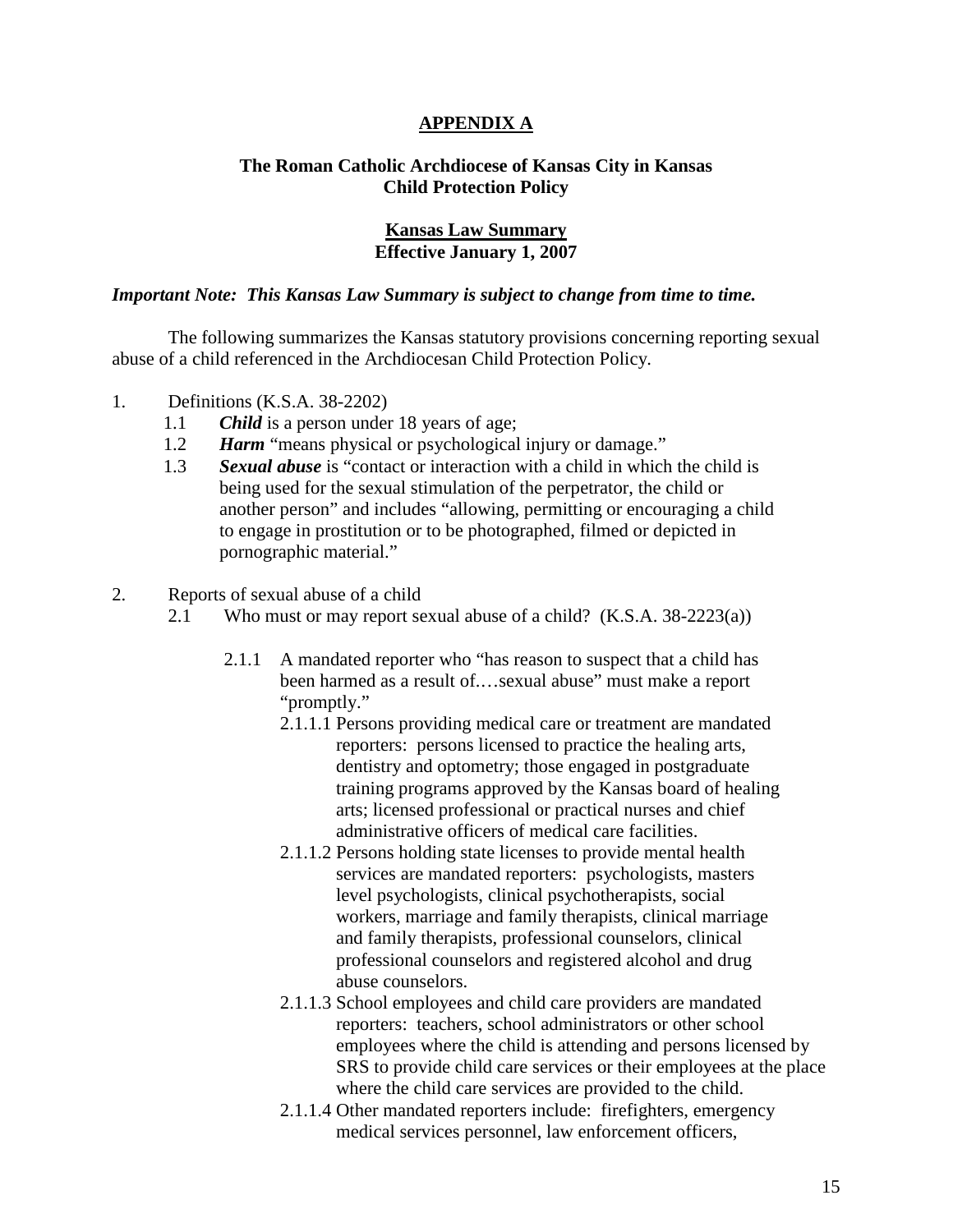juvenile intake and assessment workers, court services officers and community correction officers, appointed case managers and mediators.

- 2.1.2 Anyone who has reason to suspect that a child has been sexually abused may make a report.
- 2.2 What should a report of sexual abuse of a child include?  $(K.S.A. 38-2223(b))$ 
	- 2.2.1 A report required of suspected harm resulting from sexual abuse may be made orally, and in writing if requested, and generally should include, if known, the child's
		- a) name, address and location,
		- b) parents or other guardian(s) and their address (es),
		- c) why sexual abuse is suspected and "the nature and extent of the harm to the child, including any evidence of previous harm;"
		- d) other information the reporter believes helpful.
	- 2.2.2 A person reporting a suspicion of sexual abuse of a child "shall disclose protected health information freely and cooperate fully with" SRS and law enforcement investigations and subsequent legal proceedings.
- 2.3 To whom are reports of sexual abuse of a child to be made?  $(K.S.A. 38-2223(c))$ 
	- 2.3.1 Reports of sexual abuse of a child are made to SRS, when open for business.
	- 2.3.2 If SRS is not open, reports of sexual abuse of a child should be made to the appropriate local law enforcement agency.
- 2.4 May penalties be imposed in connection with reports of or failure to report sexual abuse of a child? (K.S.A. 38-2223(e))
	- 2.4.1. Willful and knowing failure of a mandated reporter to make a report required by law is a class B misdemeanor.
	- 2.4.2 Intentionally preventing or interfering with making a report required by law is a class B misdemeanor.
	- 2.4.3 Willfully and knowingly making a false report of sexual abuse of a child or making a report knowing it lacks factual foundation is a class B misdemeanor whether or not the report was required under law.
- 2.5 Does the law protect reporters of sexual abuse of a child? 2.5.1 One who, without malice, makes a report of sexual abuse of a child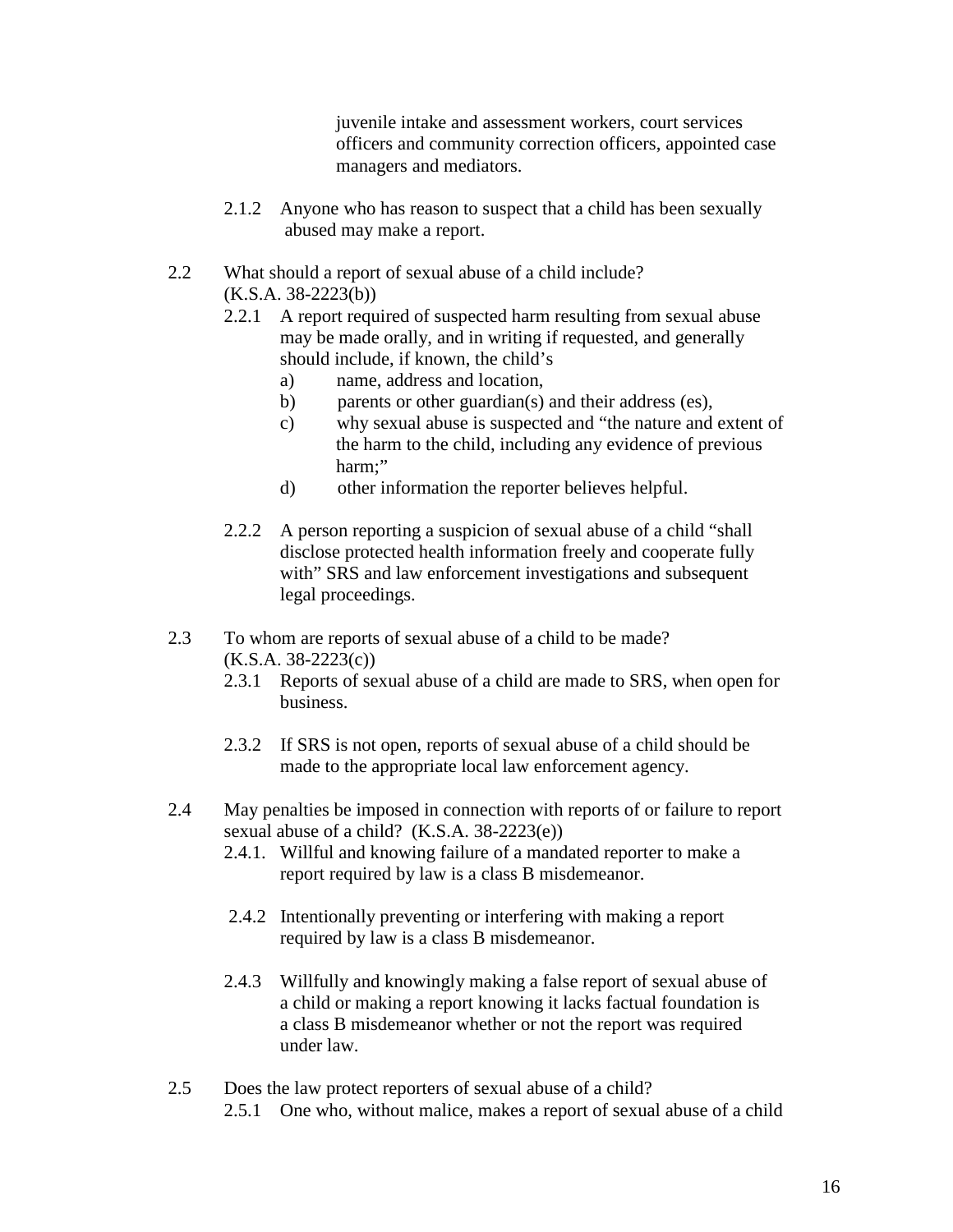to SRS or law enforcement or participates in any activity or investigation relating to or judicial proceedings resulting from the report "shall have immunity from any civil liability that might otherwise be incurred or imposed." (K.S.A. 38-2223(f))

- 2.5.2 An employer who retaliates against an employee for making a report to or cooperating with an investigation by SRS or a law enforcement agency relating to harm to a child the employee suspects resulted from the sexual abuse of a child is guilty of a class B misdemeanor. (K.S.A. 38-2224)
- 3. Investigations of sexual abuse of a child.
	- 3.1 Upon written request for information from SRS or law enforcement and written notice that an investigation into a report of sexual abuse of a child is being conducted by SRS or law enforcement, a person or agency possessing records relating to the involved child relevant to the investigation shall provide the necessary records. (K.S.A. 38-2226)
- 4. Clerics and Religious
	- 4.1 Clerics and religious are not considered mandated reporters under Kansas law by virtue of their status as clerics or membership in a religious order.
	- 4.2 If a cleric or religious is also mandated reporter (*e.g,* teacher, psychologist or employee of the school which the child attends) and has reason to suspect that a child has been harmed as a result of sexual abuse, he or she must make a report pursuant to K.S.A. 38-2223(a). However, see Section 4.3 below.
	- 4.3. Penitential Communication Privilege. (K.S.A. 60-429)
		- 4.3.1 A "penitential communication" is "any communication between a penitent and a regular or duly ordained minister of religion which the penitent intends shall be kept secret and confidential and which pertains to advice or assistance in determining or discharging the penitent's moral obligations, or to obtaining God's mercy or forgiveness for past culpable conduct." K.S. A. 60-429(a)(5)
		- 4.3.2 "A person, whether or not a party [to litigation], has a privilege to refuse to disclose, and to prevent a witness from disclosing a communication if he or she claims the privilege and the judge finds that (1) the communication was a penitential communication and (2) the witness is the penitent or the minister, and (3) the claimant is the penitent, or the minister making the claim on behalf of an absent penitent." K.S.A. 60-429(b)
- 5. Questions about this summary or applicable Kansas law should be directed to the Archdiocesan Attorney.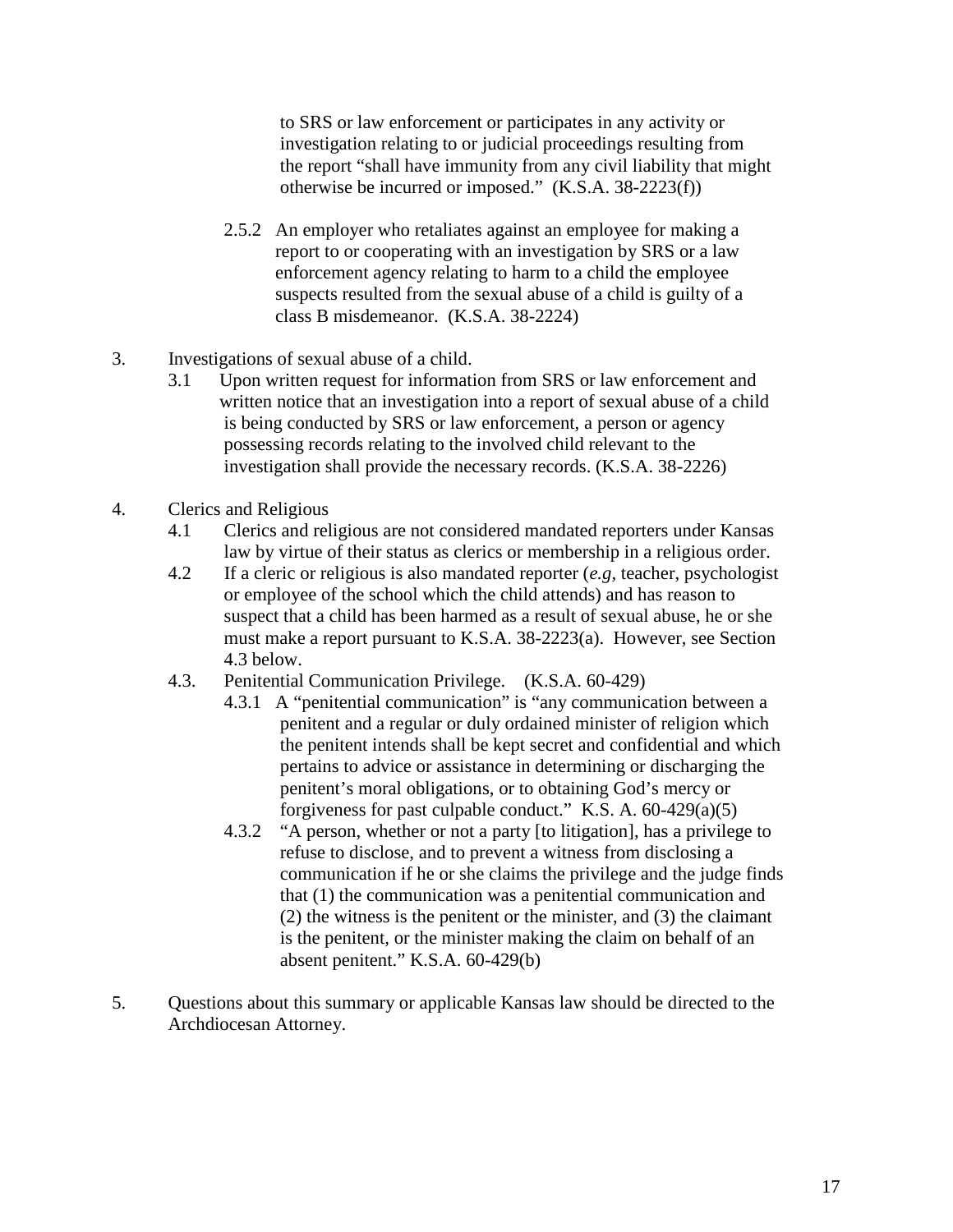# **APPENDIX B The Roman Catholic Archdiocese of Kansas City in Kansas VOLUNTEER CODE OF CONDUCT / INFORMATION SHEET & QUESTIONNAIRE FOR PERSONS WORKING WITH OR AROUND CHILDREN**

### **Volunteer Code of Conduct**

Our children are among the most important gifts God has entrusted to us. As a volunteer, I promise to strictly follow the rules and guidelines in this Volunteer's Code of Conduct as a condition of my providing services to the children and youth of our parish, school, facility, Archdiocese, etc..

### **As a volunteer, I will:**

 $\sqrt{\ }$  Treat everyone with respect, loyalty, patience, integrity, courtesy, dignity and consideration.

 $\sqrt{\phantom{a}}$  Avoid situations where I am alone with children and/or youth at church activities.

 $\sqrt{\phantom{a}}$  Use positive reinforcement rather than criticism, competition, or comparison when working with children and/or youth.

 $\sqrt{\phantom{a}}$  Refuse to accept expensive gifts from children and/or youth or their parents without prior written approval from the pastor or administrator.

 $\sqrt{\phantom{a}}$  Refrain from giving expensive gifts to children and/or youth without prior written approval from the parents or guardian and the pastor or administrator.

 $\sqrt{\phantom{a}}$  Report suspected abuse to the pastor, administrator, or appropriate supervisor and proper local authorities. I understand that by our Archdiocesan Policy, I shall report suspected abuse to civil authorities.

 $\sqrt{\phantom{a}}$  Cooperate fully in any investigation of abuse of children and/or youth.

# **As a volunteer, I will not:**

 $\sqrt{\phantom{a}}$  Use, possess, or be under the influence of alcohol at any time while volunteering.

- $\sqrt{\ }$  Smoke or use tobacco products in the presence of children and/or youth.
- $\sqrt{ }$  Use, possess, or be under the influence of illegal drugs at any time.
- $\sqrt{\ }$  Knowingly pose any health risk to children and/or youth.
- $\sqrt{\ }$  Strike, spank, shake, or slap children and/or youth.
- $\sqrt{\ }$  Humiliate, ridicule, or degrade children and/or youth.
- $\sqrt{\ }$  Touch a child and/or youth in a sexual or other inappropriate manner.
- $\sqrt{\phantom{a}}$  Use any discipline that humiliates children and/or youth.
- $\sqrt{\phantom{a}}$  Use profanity in the presence of children and/or youth.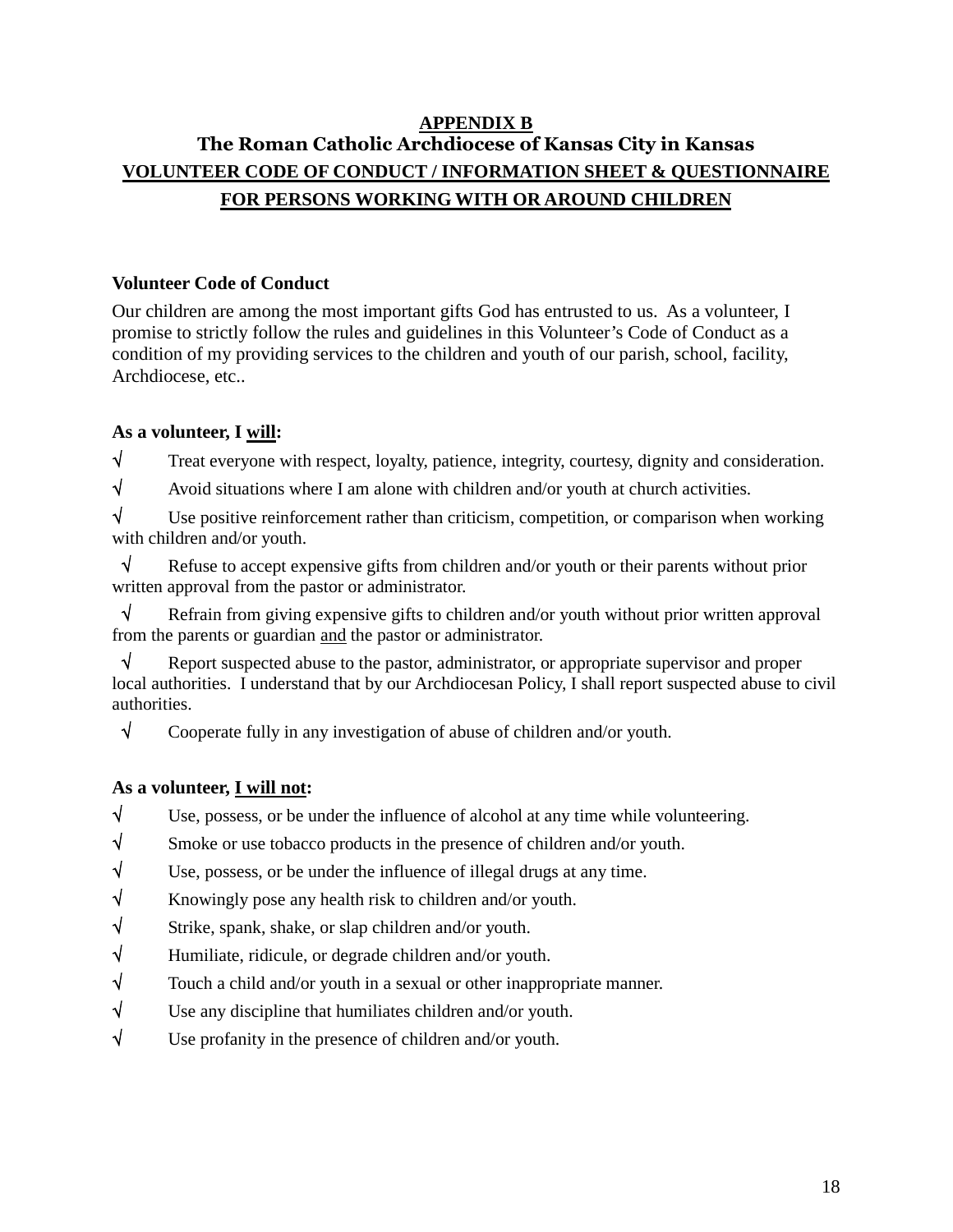## **APPENDIX B (cont.)**

| You have expressed an interest in serving as |                    | volunteer working |
|----------------------------------------------|--------------------|-------------------|
|                                              | (location/postion) |                   |

with or around children. The Archdiocese of Kansas City in Kansas has policies and procedures concerning the protection of children and youth and needs your agreement to abide by these policies at all times during your volunteer work. The following policy summary reflects the Church's concern and commitment to all children and volunteers who participate in Church sponsored activities.

1. Sexual abuse of children is contrary to Christian morality and the mission of the Church and is a serious offense to the dignity of the human person as created by God. Abusive sexual behavior can never be seen as arising out of volunteer work in any Archdiocesan office, parish or affiliated organization.

2. All Archdiocesan volunteers must comply with applicable civil laws and Archdiocesan policy regarding child sexual abuse.

3. Persons who have been convicted of either child sexual or physical abuse or other criminal offenses involving minors should not volunteer service in any church sponsored activity or program for children.

4. Any persons, who for whatever reason, do not believe they can conduct themselves at all times while working with children in a lawful and non-sexual manner should not volunteer in any church sponsored activity or program for children.

5. Adult volunteers should observe the "two adult" rule requiring that an adult never be alone with children without another adult present.

6. All volunteers should report immediately to their supervisors any conduct they observe which seems abusive or inappropriate.

#### **VOLUNTEER QUESTIONNAIRE --** *Please fill out the questions on this page and return***.**

As you answer each question, know that your responses will be kept confidential.

1. As a church volunteer working with or around children, do you agree to observe all church policies regarding working with children? Yes\_\_\_\_\_\_\_\_\_ No\_\_\_\_\_\_ 2. Have you ever been convicted of or pleaded guilty to a crime? Yes No If yes, please describe on a separate sheet of paper.

I have read the above policies, requirements, and Volunteers Code of Conduct/Information Sheet and agree to comply with all of them. I understand that as a volunteer working with children and/or youth I am subject to a thorough background check including criminal history. I understand that any action inconsistent with this Code of Conduct or failure to take action mandated by this Code of Conduct may result in my removal as a volunteer with children and/or youth.

\_\_\_\_\_\_\_\_\_\_\_\_\_\_\_\_\_\_\_\_\_\_ \_\_\_\_\_\_\_\_\_\_\_\_\_\_\_\_\_\_\_\_\_\_\_\_\_\_\_\_\_\_\_\_\_\_\_

Date Volunteer's Signature

Printed Name of Volunteer

\_\_\_\_\_\_\_\_\_\_\_\_\_\_\_\_\_\_\_\_\_\_\_\_\_\_\_\_\_\_\_\_\_\_\_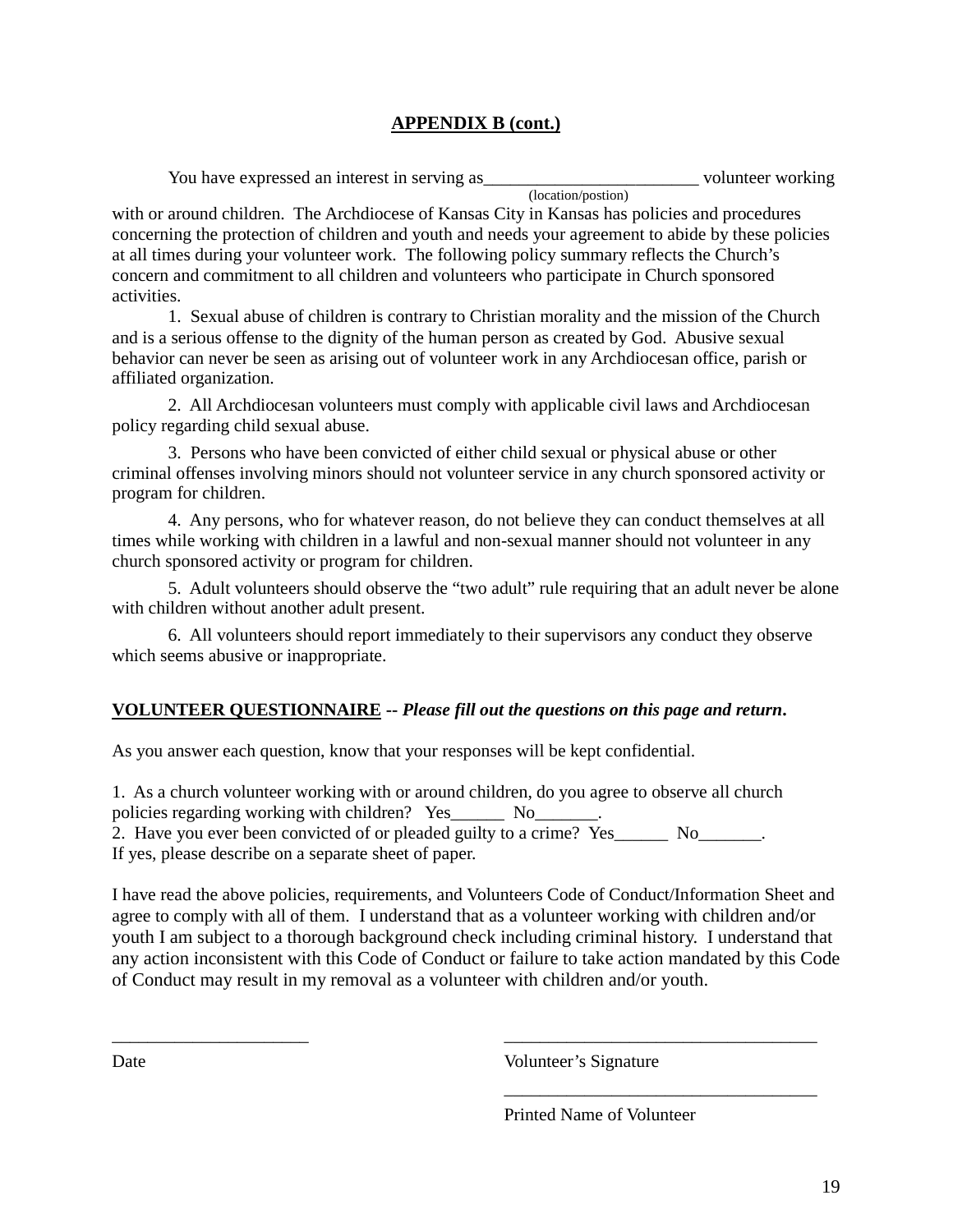#### **APPENDIX C**

# **THE ROMAN CATHOLIC ARCHDIOCESE OF KANSAS CITY IN KANSAS CONFIDENTIAL QUESTIONNAIRE FOR ALL PERSONS WORKING WITH OR AROUND CHILDREN**

Applicants for employment and volunteer work with or around children must complete this questionnaire. Separate employment applications must be completed in addition to this form by those seeking employment. Answers may be verified if questions arise as to qualifications for such employment or volunteer work.

| 1. Name:                                                                                                                                                                                                                                                     |       |                          |        |
|--------------------------------------------------------------------------------------------------------------------------------------------------------------------------------------------------------------------------------------------------------------|-------|--------------------------|--------|
| (Please print)<br>Last                                                                                                                                                                                                                                       | First | Middle (full-no initial) | Maiden |
| 2. Address, City, State, Zip:                                                                                                                                                                                                                                |       |                          |        |
| Prior Address (address, city, state, zip):                                                                                                                                                                                                                   |       | Home Phone:              |        |
|                                                                                                                                                                                                                                                              |       |                          |        |
|                                                                                                                                                                                                                                                              |       |                          |        |
|                                                                                                                                                                                                                                                              |       | *Issuing State           |        |
|                                                                                                                                                                                                                                                              |       |                          |        |
|                                                                                                                                                                                                                                                              |       |                          |        |
| Beginning date of this employment (Mo/Yr):                                                                                                                                                                                                                   |       |                          |        |
| 6. Current memberships (religious, community, business, labor or professional organizations).                                                                                                                                                                |       |                          |        |
|                                                                                                                                                                                                                                                              |       |                          |        |
|                                                                                                                                                                                                                                                              |       |                          |        |
|                                                                                                                                                                                                                                                              |       |                          |        |
| 7. Has a civil or criminal complaint ever been filed against you alleging child neglect or abuse by you?<br>$Yes$ No                                                                                                                                         |       |                          |        |
| If yes, give a short explanation of the complaint.                                                                                                                                                                                                           |       |                          |        |
|                                                                                                                                                                                                                                                              |       |                          |        |
|                                                                                                                                                                                                                                                              |       |                          |        |
| 8. Do you use illegal drugs? _____Yes ______No.                                                                                                                                                                                                              |       |                          |        |
| 9. Have you ever terminated your employment for reasons relating to allegations of physical abuse or sexual<br>abuse by you? _____Yes _______No.                                                                                                             |       |                          |        |
| If yes, give a short explanation of the allegations. (Please indicate the date, nature and place of the allegations,<br>the disposition of the allegations, and your employers at the time, including your employer's name, address<br>and telephone number. |       |                          |        |
|                                                                                                                                                                                                                                                              |       |                          |        |
|                                                                                                                                                                                                                                                              |       |                          |        |

 $\_$  ,  $\_$  ,  $\_$  ,  $\_$  ,  $\_$  ,  $\_$  ,  $\_$  ,  $\_$  ,  $\_$  ,  $\_$  ,  $\_$  ,  $\_$  ,  $\_$  ,  $\_$  ,  $\_$  ,  $\_$  ,  $\_$  ,  $\_$  ,  $\_$  ,  $\_$  ,  $\_$  ,  $\_$  ,  $\_$  ,  $\_$  ,  $\_$  ,  $\_$  ,  $\_$  ,  $\_$  ,  $\_$  ,  $\_$  ,  $\_$  ,  $\_$  ,  $\_$  ,  $\_$  ,  $\_$  ,  $\_$  ,  $\_$  ,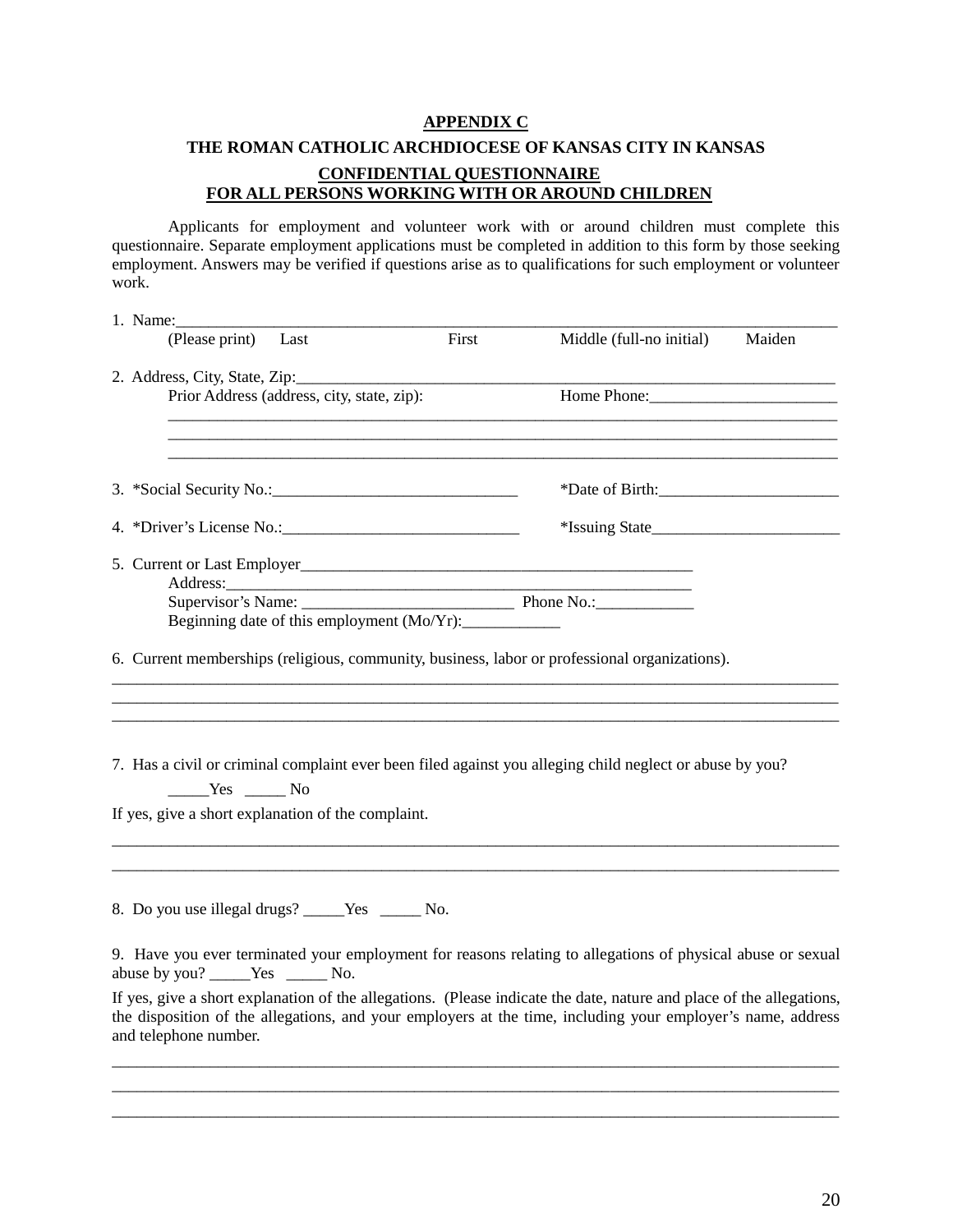#### **APPENDIX C (cont.)**

10. List all paid and volunteer positions involving work with or around children you have held with church and non-church organizations, e.g., other Catholic parishes, Boy Scout leader, religious education instructor, youth minister, coach, etc. Include dates of service and the names, addresses and telephone numbers of sponsoring organizations, e.g. parishes, schools, United Way, etc.

 $\_$  , and the state of the state of the state of the state of the state of the state of the state of the state of the state of the state of the state of the state of the state of the state of the state of the state of the  $\overline{\phantom{a}}$  , and the contribution of the contribution of the contribution of the contribution of the contribution of the contribution of the contribution of the contribution of the contribution of the contribution of the  $\_$  ,  $\_$  ,  $\_$  ,  $\_$  ,  $\_$  ,  $\_$  ,  $\_$  ,  $\_$  ,  $\_$  ,  $\_$  ,  $\_$  ,  $\_$  ,  $\_$  ,  $\_$  ,  $\_$  ,  $\_$  ,  $\_$  ,  $\_$  ,  $\_$  ,  $\_$  ,  $\_$  ,  $\_$  ,  $\_$  ,  $\_$  ,  $\_$  ,  $\_$  ,  $\_$  ,  $\_$  ,  $\_$  ,  $\_$  ,  $\_$  ,  $\_$  ,  $\_$  ,  $\_$  ,  $\_$  ,  $\_$  ,  $\_$  ,

11. Have you ever been accused of or investigated for an act of sexual abuse or harassment?

 $Yes \t\t\t No$ 

If yes, give a short explanation of the circumstances and the name and address of the organization or person(s) involved:

 $\_$  , and the state of the state of the state of the state of the state of the state of the state of the state of the state of the state of the state of the state of the state of the state of the state of the state of the  $\_$  , and the state of the state of the state of the state of the state of the state of the state of the state of the state of the state of the state of the state of the state of the state of the state of the state of the  $\_$  , and the contribution of the contribution of the contribution of the contribution of the contribution of  $\mathcal{L}_\text{max}$ 

12. Have you ever been removed from any of the positions listed above for reasons relating to allegations of physical or sexual child abuse by you? \_\_\_\_\_Yes \_\_\_\_\_ No.

If yes, give a short explanation of the circumstances and the name and address of the organization or person(s) involved:  $\_$  ,  $\_$  ,  $\_$  ,  $\_$  ,  $\_$  ,  $\_$  ,  $\_$  ,  $\_$  ,  $\_$  ,  $\_$  ,  $\_$  ,  $\_$  ,  $\_$  ,  $\_$  ,  $\_$  ,  $\_$  ,  $\_$  ,  $\_$  ,  $\_$  ,  $\_$  ,  $\_$  ,  $\_$  ,  $\_$  ,  $\_$  ,  $\_$  ,  $\_$  ,  $\_$  ,  $\_$  ,  $\_$  ,  $\_$  ,  $\_$  ,  $\_$  ,  $\_$  ,  $\_$  ,  $\_$  ,  $\_$  ,  $\_$  ,

 $\_$  ,  $\_$  ,  $\_$  ,  $\_$  ,  $\_$  ,  $\_$  ,  $\_$  ,  $\_$  ,  $\_$  ,  $\_$  ,  $\_$  ,  $\_$  ,  $\_$  ,  $\_$  ,  $\_$  ,  $\_$  ,  $\_$  ,  $\_$  ,  $\_$  ,  $\_$  ,  $\_$  ,  $\_$  ,  $\_$  ,  $\_$  ,  $\_$  ,  $\_$  ,  $\_$  ,  $\_$  ,  $\_$  ,  $\_$  ,  $\_$  ,  $\_$  ,  $\_$  ,  $\_$  ,  $\_$  ,  $\_$  ,  $\_$  , \_\_\_\_\_\_\_\_\_\_\_\_\_\_\_\_\_\_\_\_\_\_\_\_\_\_\_\_\_\_\_\_\_\_\_\_\_\_\_\_\_\_\_\_\_\_\_\_\_\_\_\_\_\_\_\_\_\_\_\_\_\_\_\_\_\_\_\_\_\_\_\_\_\_\_\_\_\_\_\_\_\_\_\_\_\_\_\_\_

13. Have you ever been convicted of or plead guilty to nolo contendere (no contest) to a criminal offense? Yes No

If yes, please explain the nature of the offense and give the date of the offense and location of the court which handled the matter.

 $\_$  , and the state of the state of the state of the state of the state of the state of the state of the state of the state of the state of the state of the state of the state of the state of the state of the state of the  $\_$  ,  $\_$  ,  $\_$  ,  $\_$  ,  $\_$  ,  $\_$  ,  $\_$  ,  $\_$  ,  $\_$  ,  $\_$  ,  $\_$  ,  $\_$  ,  $\_$  ,  $\_$  ,  $\_$  ,  $\_$  ,  $\_$  ,  $\_$  ,  $\_$  ,  $\_$  ,  $\_$  ,  $\_$  ,  $\_$  ,  $\_$  ,  $\_$  ,  $\_$  ,  $\_$  ,  $\_$  ,  $\_$  ,  $\_$  ,  $\_$  ,  $\_$  ,  $\_$  ,  $\_$  ,  $\_$  ,  $\_$  ,  $\_$  ,

14. Is there any fact or circumstance involving you or your background not discussed above that might indicate you should not work with or around children? Yes\_\_\_\_\_\_\_\_\_ No\_\_\_\_\_\_\_\_\_\_

 $\_$  ,  $\_$  ,  $\_$  ,  $\_$  ,  $\_$  ,  $\_$  ,  $\_$  ,  $\_$  ,  $\_$  ,  $\_$  ,  $\_$  ,  $\_$  ,  $\_$  ,  $\_$  ,  $\_$  ,  $\_$  ,  $\_$  ,  $\_$  ,  $\_$  ,  $\_$  ,  $\_$  ,  $\_$  ,  $\_$  ,  $\_$  ,  $\_$  ,  $\_$  ,  $\_$  ,  $\_$  ,  $\_$  ,  $\_$  ,  $\_$  ,  $\_$  ,  $\_$  ,  $\_$  ,  $\_$  ,  $\_$  ,  $\_$  ,  $\_$  ,  $\_$  ,  $\_$  ,  $\_$  ,  $\_$  ,  $\_$  ,  $\_$  ,  $\_$  ,  $\_$  ,  $\_$  ,  $\_$  ,  $\_$  ,  $\_$  ,  $\_$  ,  $\_$  ,  $\_$  ,  $\_$  ,  $\_$  ,  $\_$  ,  $\_$  ,  $\_$  ,  $\_$  ,  $\_$  ,  $\_$  ,  $\_$  ,  $\_$  ,  $\_$  ,  $\_$  ,  $\_$  ,  $\_$  ,  $\_$  ,  $\_$  ,  $\_$  ,  $\_$  ,  $\_$  ,  $\_$  ,  $\_$  ,  $\_$  ,  $\_$  ,  $\_$  ,  $\_$  ,  $\_$  ,  $\_$  ,  $\_$  ,  $\_$  ,  $\_$  ,  $\_$  ,  $\_$  ,  $\_$  ,  $\_$  ,  $\_$  ,  $\_$  ,  $\_$  ,  $\_$  ,  $\_$  ,  $\_$  ,  $\_$  ,  $\_$  ,  $\_$  ,  $\_$  ,  $\_$  ,  $\_$  ,  $\_$  ,  $\_$  ,  $\_$  ,  $\_$  ,  $\_$  ,  $\_$  ,  $\_$  ,  $\_$  ,  $\_$  ,  $\_$  ,  $\_$  ,  $\_$  ,

If so, please explain  $\Box$ 

15. Give the names, addresses and telephone numbers of three personal references and their relationship to you.

 $\_$  , and the state of the state of the state of the state of the state of the state of the state of the state of the state of the state of the state of the state of the state of the state of the state of the state of the

 $\_$  ,  $\_$  ,  $\_$  ,  $\_$  ,  $\_$  ,  $\_$  ,  $\_$  ,  $\_$  ,  $\_$  ,  $\_$  ,  $\_$  ,  $\_$  ,  $\_$  ,  $\_$  ,  $\_$  ,  $\_$  ,  $\_$  ,  $\_$  ,  $\_$  ,  $\_$  ,  $\_$  ,  $\_$  ,  $\_$  ,  $\_$  ,  $\_$  ,  $\_$  ,  $\_$  ,  $\_$  ,  $\_$  ,  $\_$  ,  $\_$  ,  $\_$  ,  $\_$  ,  $\_$  ,  $\_$  ,  $\_$  ,  $\_$  ,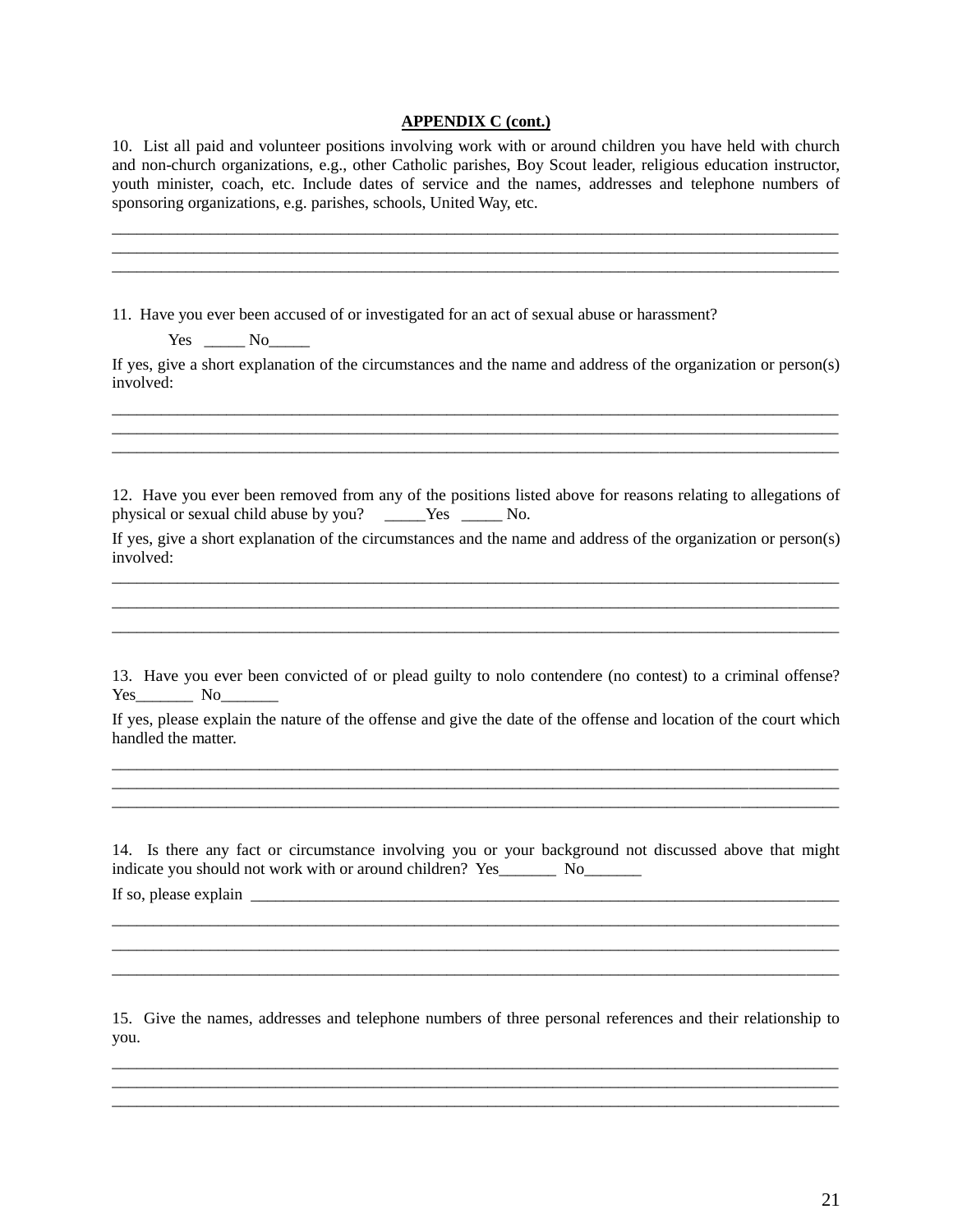#### **RELEASE AND AUTHORIZATION**

I hereby certify that the information I have provided in the Confidential Questionnaire For Persons Working With Or Around Children is complete, true and correct to the best of my knowledge and may be verified, if necessary by contacting persons or organizations named on this questionnaire or by contacting any person or organization that may have information concerning me. Any misrepresentation or willful omission of facts shall be sufficient cause for disqualification for or termination of my position. I understand I may be asked to provide additional information as may be necessary. Furthermore, I understand that this questionnaire and any other materials submitted or obtained in connection with my employment or volunteer position become the property of the Archdiocese or affiliate. If accepted for a position, I agree to observe all rules, regulations, and policies of the Archdiocese of Kansas City in Kansas.

I, \_\_\_\_\_\_\_\_\_\_\_\_\_\_\_\_\_\_\_\_\_\_\_\_\_\_\_\_\_\_\_\_\_\_\_\_\_\_\_\_\_\_\_\_\_\_\_\_\_\_\_\_\_\_\_\_\_, hereby authorize the Archdiocese of Kansas City in Kansas and/or its agents, affiliates, parishes and representatives to make an independent investigation of my background, references, character, past employment, education, criminal or police records, including those maintained by both public and private organizations and all public records for the purpose of confirming the information contained on my Application for Employment and/or obtaining other information which may be material to my qualifications for volunteer work or employment now, and if applicable, during the tenure of my employment with the Archdiocese of Kansas City in Kansas, its parishes or affiliates.

I release the Archdiocese of Kansas City in Kansas and/or its agents, affiliates, parishes and representatives as well as any person or entity which provides information pursuant to this authorization, from any and all liabilities, claims, or lawsuits arising out of or in any manner related to information obtained from any and all of the above referenced sources.

The following is a true and complete legal name and all information contained herein is true to the best of my knowledge:

\_\_\_\_\_\_\_\_\_\_\_\_\_\_\_\_\_\_\_\_\_\_\_\_\_\_\_\_\_\_\_\_\_\_\_\_\_\_\_\_\_\_\_\_\_\_ \_\_\_\_\_\_\_\_\_\_\_\_\_\_\_\_\_\_\_\_\_\_\_

Applicant/Employee Name (Please print) Date

\_\_\_\_\_\_\_\_\_\_\_\_\_\_\_\_\_\_\_\_\_\_\_\_\_\_\_\_\_\_\_\_\_\_\_\_\_\_\_\_\_\_\_\_\_\_\_

Signature

**\*NOTE:** This information is required for identification purposes only, and is in no manner used as a qualification for employment.